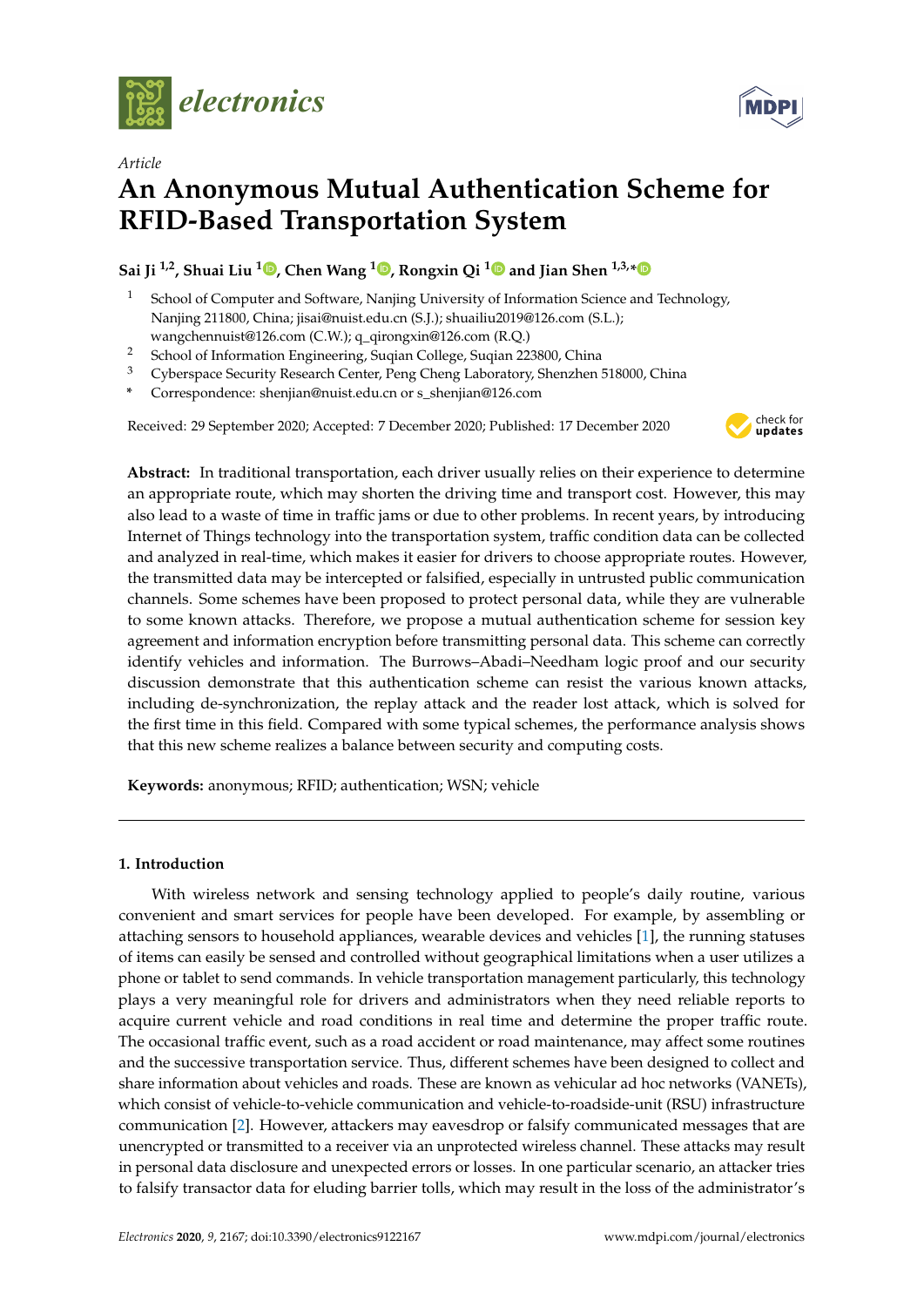income. Such a security problem may reduce public interest in this technology and become an obstacle to developing wireless sensor networks for vehicles. Therefore, these security issues cannot be ignored and a practical protective mechanism is required.

Among many Internet of Things (IoT) sensing technologies, radio frequency identification (RFID) is an essential and low-cost technology. An RFID system can easily identify different tags in a range of one meter to tens of meters without close contact or sight restrictions, which is superior to an optical identification system [\[3\]](#page-13-2). In addition, tags have the advantage of computing and encrypting data securely. Due to these advantages, RFID technology has been applied to many areas, such as in telecare medicine information systems (TMIS) [\[4,](#page-13-3)[5\]](#page-13-4), geographical localization services [\[6\]](#page-14-0), and supply-chain inventory management [\[7](#page-14-1)[,8\]](#page-14-2). These RFID-based applications mainly contain three types of entities: tag, reader and server. RFID tags are usually placed on objects and store necessary confidential information about identification. The reader is an intermediary applied to communicate with tags and the server. The server collects much information about tags and readers' communications. There is a consensus that the local server must be trusted and will not leak any confidential data [\[9\]](#page-14-3). In an RFID system, a reader might connect to the server through a wired or wireless channel. The wired connection is considered secure, but the fixed line limits mobility. Thus, wireless portable readers have become popular in many mobile scenarios. Nevertheless, portable readers are easily lost or stolen when they are deployed on an unmanned site. Previous studies have seldom considered the problem of losing a reader. Thus, they have not considered precautionary methods to validate whether the reader works in the anticipated site. In such a case, a criminal may corrupt and imitate that reader to participate in communications with honest third parties, which leads to data leakage and loss. In addition, when certain tags' information is obtained by a given reader, these tags cannot be recognized by other readers. This is because the reader has to use the last session key, which has only been shared with each requested tag in the historic literature [\[4,](#page-13-3)[6,](#page-14-0)[9,](#page-14-3)[10\]](#page-14-4).

In VANETs, through employing sensors and communication units, vehicles can build temporary networks to transmit the latest conditions about traffic. Based on the received information, the transportation driver or administrator is able to adjust the traveling schedule in the case of traffic jams or accidents. In addition, these traffic conditions are useful for official roadside management (such as dispersing or limiting vehicle flow) and assistance (such as road repair). However, these traffic conditions are not reliable because the driver is not aware of incorrect or faked messages. In addition, the types of messages shared may cause concern about personal identity data and traveling trace leakage, which are adverse to developing VANETs. Thus, the personal data relating to a vehicle needs to be protected. There are some emergency vehicles, such as ambulances and fire engines, which usually use reserved lanes and transportation networks. To obtain enough traffic information, special vehicles need to access both the public and private VANETs. Because a fast-moving emergency vehicle does not have much time to obtain data, identity recognition should be efficient and lightweight [\[11\]](#page-14-5).

**Motivation of this paper:** Considering all the aforementioned issues and the advantages of an RFID system, in our study we utilize this technology to protect a vehicle's privacy. In order to ensure that the shared traffic information is reliable, we propose an RFID-based scheme to verify traffic information from vehicles anonymously and resist the usual forms of attack.

# **Our contributions:**

- **A new retrieval method is adopted by the server.** For solving the aforementioned privacy problem, we design a new retrieval method to assist the server in searching for the authenticated information, which initially allows multiple readers to identify different tags at the same time. Based on this retrieval method, we can predefine the scope of the tags that each reader recognizes, which is also a method to protect data privacy. That is to say, the reader is only permitted to recognize authorized vehicles.
- **An anonymous RFID authentication scheme is proposed for vehicles in a transportation system.** To resist attack after losing a reader, the authentication protocol innovatively confirms the legitimacy of a reader's identity . By requiring the reader to update its password periodically,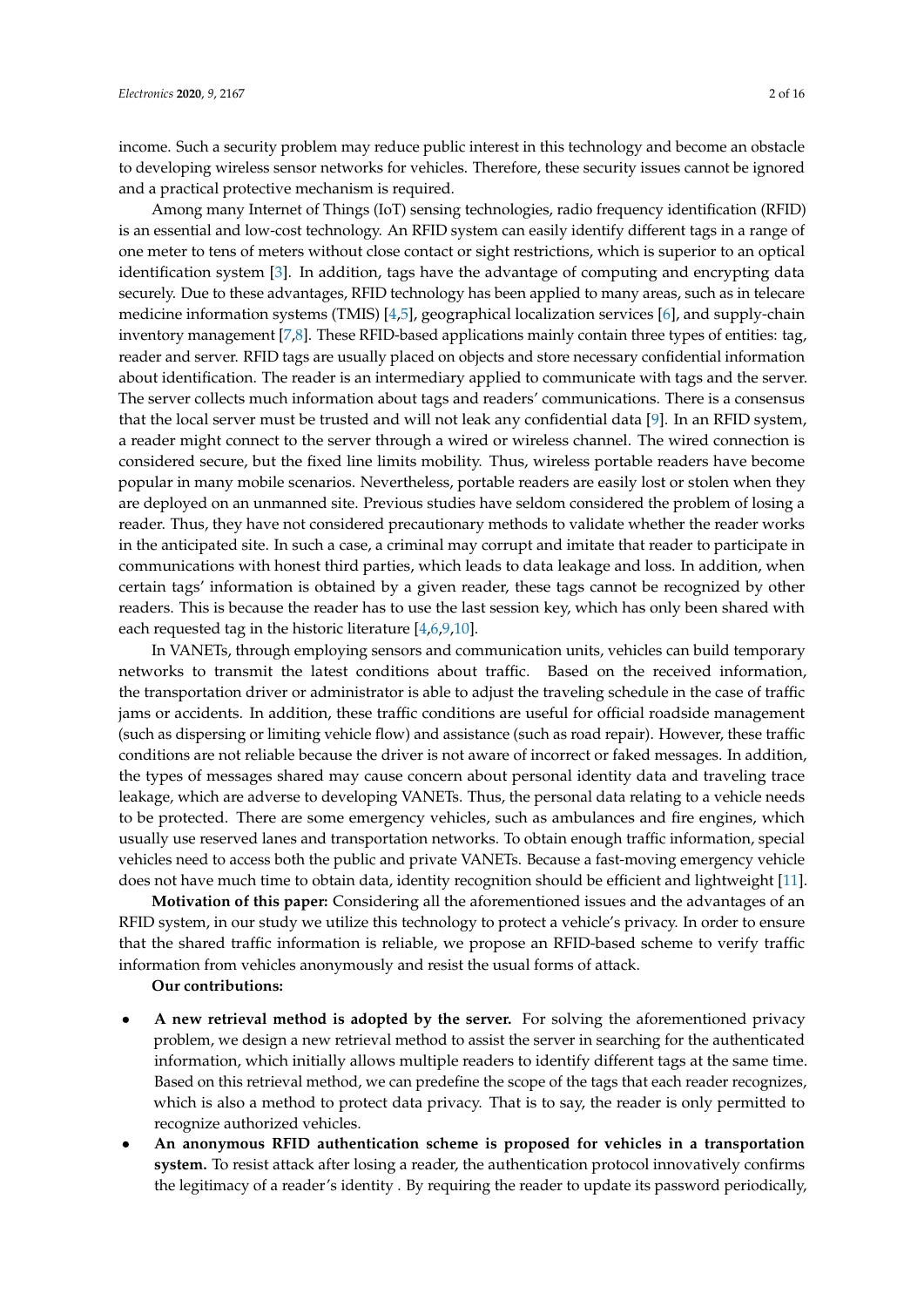the server can ensure the running condition of the reader after verifying the updated response. Thus, the lost reader cannot be used to attack our protocol and may be nullified. Considering that the tag is limited, the proposed protocol adopts some lightweight operations. In experimental comparisons with related protocols, we prove that the proposed scheme consumes fewer computing and communication resources in relation to tags.

• **The new protocol is proven to be secure with the Burrows–Abadi–Needham (BAN) logic [\[12\]](#page-14-6) proof method and security discussion.** Firstly, we employ a formal analysis tool BAN logic to demonstrate the security of key agreement and mutual authentication. Secondly, we discuss that the protocol achieves multiple safety goals, including reader lost resistance, anonymity un-traceability, mutual authentication, forward security, replay attack, and de-synchronization attack resistance. Thirdly, we compare the secure property of our protocol with some related protocols.

**Organization:** The remainder of this paper is organized as follows. Section [2](#page-2-0) surveys some previous work. Section [3](#page-3-0) introduces the system architecture and some security goals. In Section [4,](#page-4-0) we illustrate, in detail, our scheme which contains some initial assumptions, an anonymous authentication protocol, and a reader's password modification. Section [5](#page-7-0) presents the formal analysis tool BAN logic and the careful security analysis for the new scheme. Section [6](#page-11-0) presents the performance analysis and evaluation of the proposed scheme. Finally, some conclusions are provided in Section [7.](#page-13-5)

#### <span id="page-2-0"></span>**2. Related Work**

With various services growing in VANETs, many issues appear in VANET research. The cooperation in VANETs can share information to improve traffic instructions and entertainments. However, Fuad et al. [\[13\]](#page-14-7) pointed out that misbehaving vehicles disrupted participant cooperativeness by sharing bogus information, where the misbehaving vehicle may cause a loss of people's lives and properties. An anonymous VANET is considered a privacy-preserving vehicle network. Lu et al. [\[14\]](#page-14-8) stated that a mechanism based on pseudonymity is insufficient to thwart a tracking attack that may expose the vehicles' privacy. Lu et al. considered that location privacy needs further protection. Shrikant et al. [\[15\]](#page-14-9) found that VANETs can improve traffic management and be susceptible to security attacks from malicious entities. With RFID deploying in many IoT applications, much attention is focused on the security and privacy-preserving scheme based-on RFID [\[16\]](#page-14-10).

The transportation system integrates with RFID and other sensors to transport and dispatch manufacturing materials [\[17\]](#page-14-11). The system not only takes the bond to link vehicles and transportation but also brings some issues to them. For instance, the geographic position and identity mark are easily intercepted [\[18\]](#page-14-12), for the reason that these data are transmitted for different services in a public network frequently. To protect personal privacy, Fan et al. [\[19\]](#page-14-13) proposed a privacy-preserving scheme. However, there is a fatal error for synchronization when looping some steps. To design a proper scheme, we study the related RFID-based works. Pedro et al. [\[20\]](#page-14-14) proposed an RFID-based system to handle the replay and forgery attack. Later, Liu et al. [\[21\]](#page-14-15) pointed out that [\[20\]](#page-14-14) is vulnerable under the imitative and de-synchronization attack [\[22\]](#page-14-16), which causes the secret to be out of sync in different entities and may interrupt the running protocol. To avoid the de-synchronization attack, Tian et al. [\[23\]](#page-14-17) presented a protocol to preserve the old and updated key values. Although the replay attack could be resisted in their security analysis, the adversary may still imitate the reader to fraud the tag.

Li et al. [\[24\]](#page-14-18) considered it inadvisable in the previous works, such as [\[25\]](#page-14-19), to declare each tag's identity before authenticating each entity in their protocols, which may leak its identity privacy to attackers. Thus, Li et al. proposed a novel authentication notion and three improved protocols based on the bilinear diffie hellman (BDH) problem under different security conditions. However, their protocols, which are designed for some special scenes, are not generic. Later, Chou [\[26\]](#page-14-20) proposed a protocol based on elliptic curve cryptography (ECC) against usual attacks. However, Zhang et al. [\[27\]](#page-14-21) pointed out the identity privacy exposure issue in [\[26\]](#page-14-20) and presented an efficient protocol to overcome that issue. Abughazalah et al. [\[28\]](#page-14-22) found that an adversary can distinguish a tag from different sessions in [\[9\]](#page-14-3) and proposed an improved protocol. Xiao et al. [\[29\]](#page-15-0) considered that the secure hypothesis in [\[28\]](#page-14-22)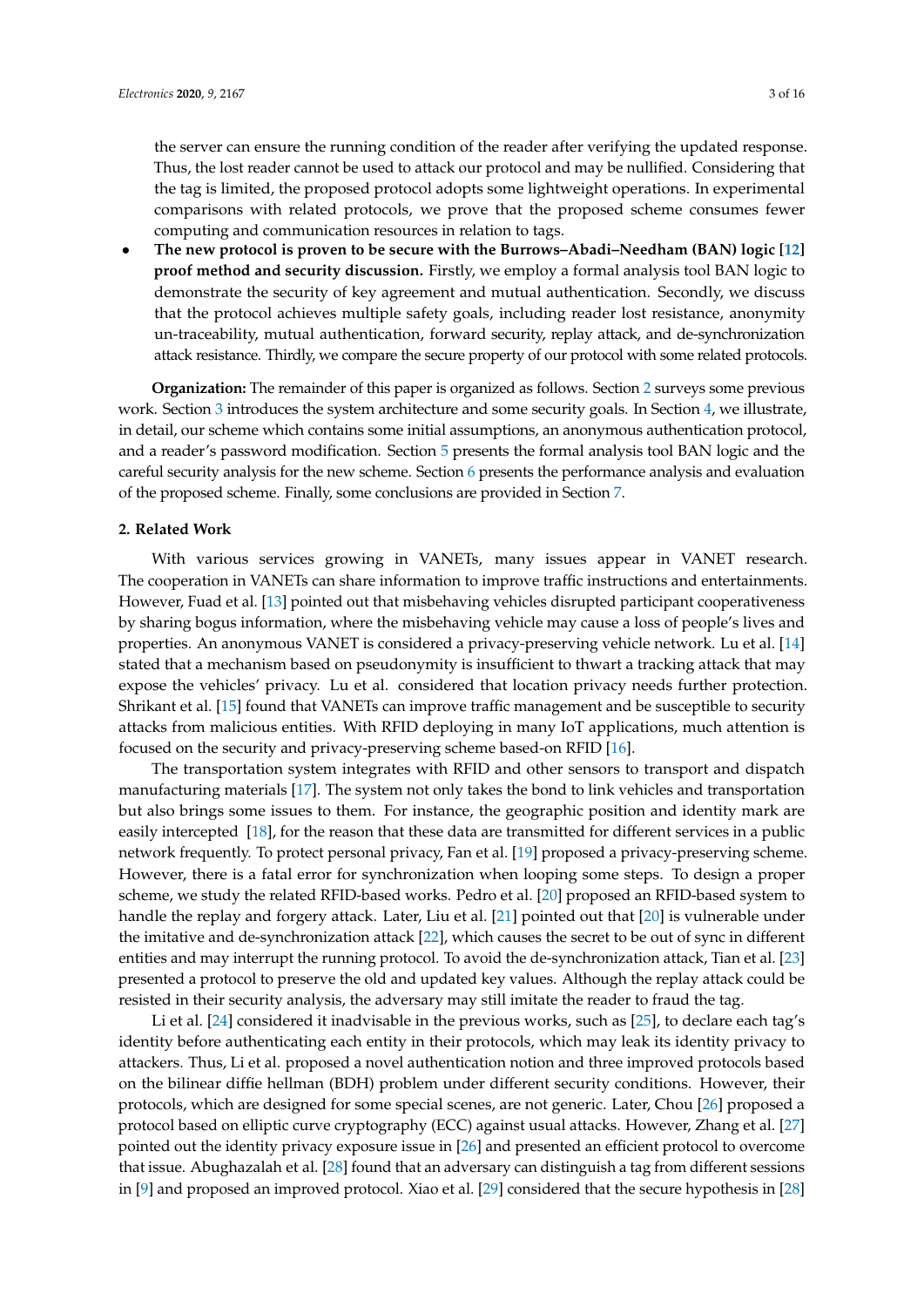is infeasible and the privacy of tags is ignored. Then, Xiao et al. presented a supporting anonymity protocol to resist various attacks in a communication channel. Though these protocols can resist some known attacks, it is hard for the limited passive tags to execute relatively heavy computing operations according to the criterion in [\[30\]](#page-15-1) and the demand in real-time applications. Thus, many lightweight RFID protocols are proposed and adopted in most RFID systems to deduce the cost of implementation.

Fan et al. [\[31\]](#page-15-2) gave an RFID-based lightweight protocol for IoT. To reduce the time cost of retrieving and authenticating tags, they presented a cache mechanism to store the recent tag key in their reader. However, in fact, an adversary may attack this protocol after compromising the off-line reader's secrets. Later, Fan et al. [\[10\]](#page-14-4) summed up the previous works and proposed a new lightweight protocol that has satisfied some necessary security properties. They illustrated a lightweight operation "*Cro*(*x*, *y*)" called "Cross". Actually, "*Cro*(*x*, *y*)" can be seen as a particular function composed of some XOR operations [\[32\]](#page-15-3). By analyzing the new protocol, we consider that anonymity and de-synchronization security have not be realized. To be specific, an adversary may obtain the tag's identity and interrupt the secret update through intercepting or modifying the communicating message. To deal with the above problems, we propose a new scheme.

#### <span id="page-3-0"></span>**3. Problem Statement**

#### *3.1. System Model*

Figure [1](#page-3-1) illustrates our authentication system architecture for vehicle transportation based on RFID. To protect the private data during the system communication, the new scheme has to mutually identify the system participants and achieve session key updates securely. The participants consist of three types that are the server, RSU/reader, and the recognized OBU/tag.

Server: The server undertakes the duty to initialize some necessary system parameter values for recognizing each participant. In addition, the server has the responsibility to provide enough computing ability and storage resources for reasonable access requests.

RSU/Reader: The RSU is a special reader, employed on the roadside and seen as the intermediate to obtain information from vehicles and the server. It is worth noting that there are two types of readers. One type connects to the server or the recognized vehicles with the insecure wireless channel. The other accesses the server through a wireline communication channel, which can be seen as a reliable connection. In general, we only discuss wireless access for the reader. Every reader has a unique and private password to prove the rightful identity, which is utilized to acquire the server's authorization before access to different information.

<span id="page-3-1"></span>OBU/Tag: OBU consists of ample sensors (such as RFID tag, position, speed, acoustic sensor) and is assembled in the recognized vehicle. Here, the RFID tag is used as an identification license and session key calculation participant when a vehicle tries to enter VANETs. Only by passing through the reader's authentication can the vehicle attain shared messages from VANETs and send its traffic condition. Besides, the tag is able to distinguish the faked and rightful messages.



**Figure 1.** RFID-based architecture for transportation system.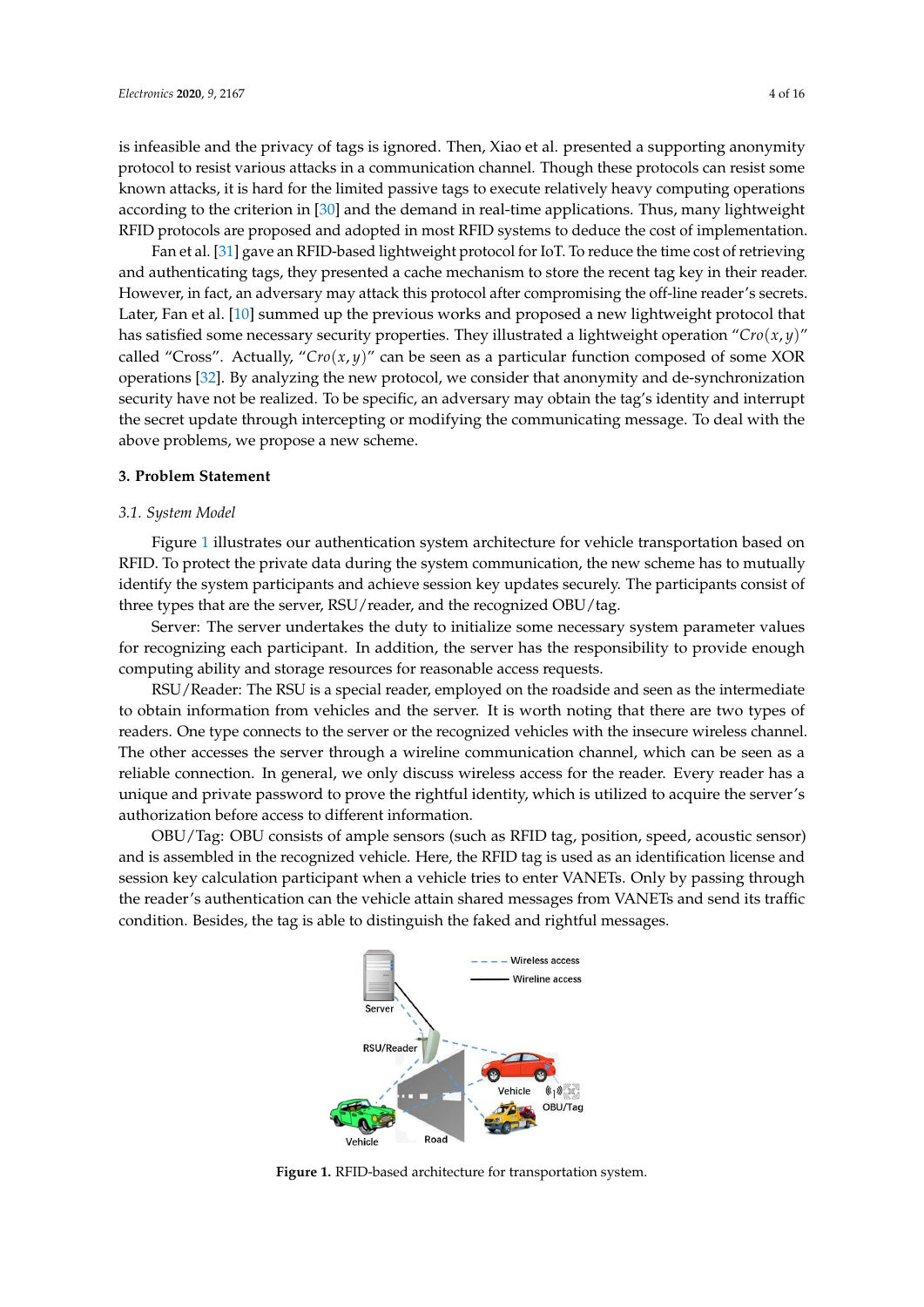#### *3.2. Security Goals*

According to the previous research works and Dolev–Yao model [\[33\]](#page-15-4), an attacker may have the ability to control the wireless channel and launch some attacks that are intercepting, modifying, and even simulating a rightful participate to replay the transmitted messages at will. However, the traffic data is crucial, and an unexpected error may threaten personal property or even life. Thus, we designed this scheme to transmit traffic session data securely. To overcome those attacks, the following security goals are essential.

Anonymity Un-traceability: To protect the recognized vehicle's privacy, our scheme preserves the real identity and prevents attackers from distinguishing different session messages whether from the same recognized vehicle.

Mutual Authentication: Before providing the required information, the recognized vehicle or server has to verify the reader's reliability. The reader also authenticates the recognized vehicle or server to ensure the integrity and correctness of messages.

Forward Security: To ensure secure communication, the scheme updates the shared key in each new session. In addition, the utilized key previously cannot be deduced according to the current parameters.

Resist Replay Attack: Because the previous messages are valid and can be used to fraud the rightful participant. The scheme has to ensure each participant can recognize the replayed messages and resist this attack.

De-synchronization Attack Resistance: In most protocols, some secret parameters are periodically updated to resist the leakage of session secret values. However, an attacker may interrupt this operation. This attack leads to parameters that are out of sync in different participants and failure in a future session. Thereby, our scheme has to resist this attack.

Resist Reader Lost: After losing a reader, an attacker may utilize the reader to collect privacy information before it is nullified. To resist such an attack, precaution is indispensable.

#### <span id="page-4-0"></span>**4. The Scheme**

<span id="page-4-1"></span>We firstly describe some notations utilized in this scheme and their definitions, that are both shown in Table [1.](#page-4-1) Then, we illustrate, in detail, the new scheme in three subsections that are the initialization, authentication, and the reader's password updated phase.

| Symbol          | Definition                                     |
|-----------------|------------------------------------------------|
| $id_R$ , $id_T$ | A reader's identity, a tag's identity          |
| R, T, S         | A reader, a tag, a server                      |
| $K_{RS}$        | Reader's next session key shared with a server |
| $K_{TS}$        | Tag's next session key shared with a server    |
| $N_{\rm S}$     | A number selected randomly by a server         |
| $N_R$           | A number selected randomly by a reader         |
| $N_T$           | A number selected randomly by a tag            |
| W(y)            | Calculate the number of non-zero bits in y     |
| LRot(x, y)      | The cyclic left shift $W(y)$ bits operation    |
| Rot(x, y)       | The cyclic right shift $W(y)$ bits operation   |
| H()             | A secure one-way hash function                 |
| ⊕               | The exclusive or operation                     |
|                 | The concatenation operation                    |

**Table 1.** Symbols used in the scheme.

#### *4.1. Initialization Phase*

To recognize reasonable participants, the server *S* has to initialize some parameters for the system roles. Firstly, the server *S* establishes two registration parameter tables *RegT* and *RegR*, shown in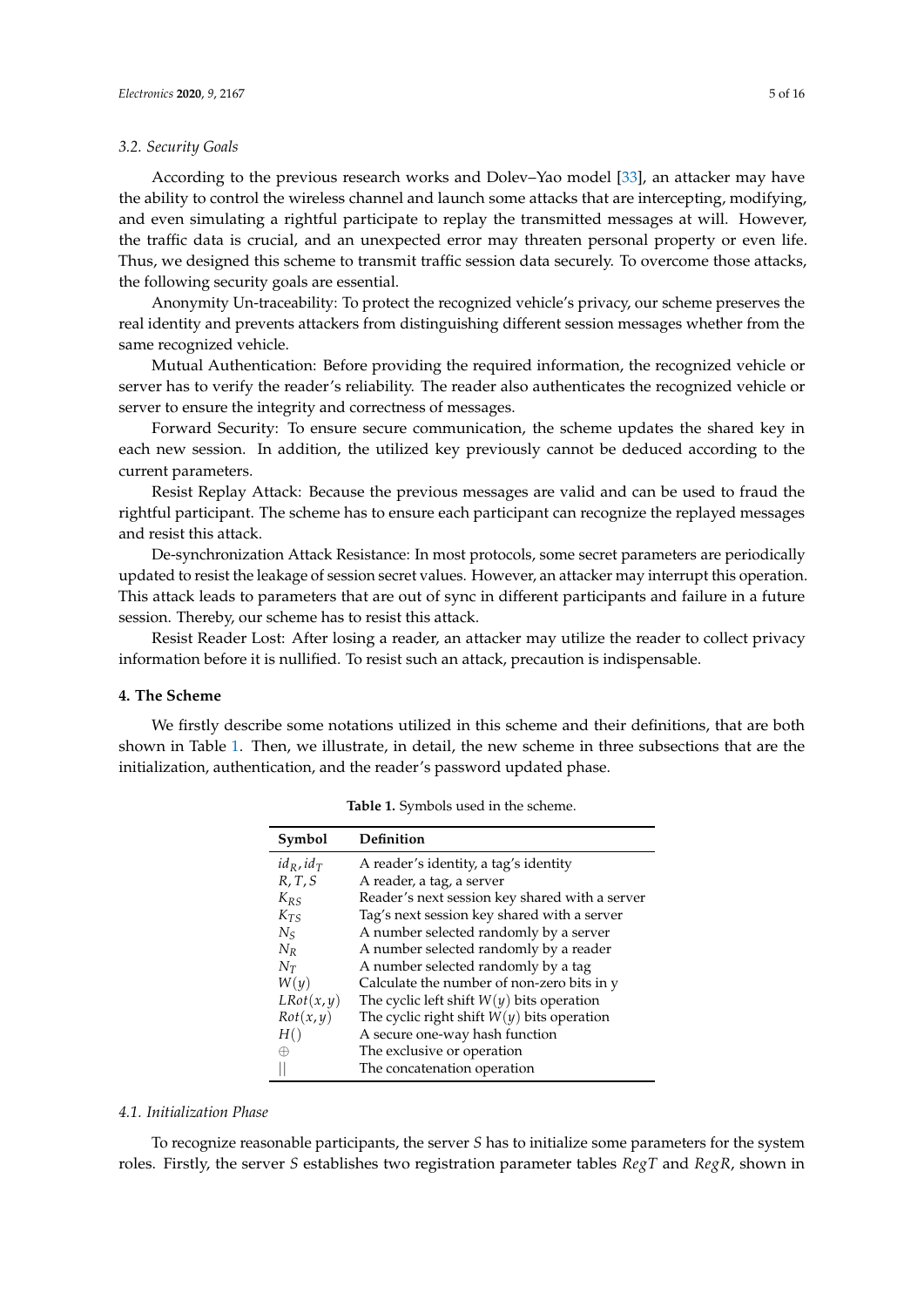Figure [2](#page-5-0) before distributing identities and keys to all tags and readers. Then, the server *S* allocates a sole identity and key to every tag and reader via some secure channels, respectively.

*RegT* includes some tuples (*idTi* , *υi*) about the corresponding relation of each tag's identity and key. *RegR* includes some information about each reader's identity *idRi* and the related long-term key  $C_i$ . Every reader has to calculate  $C_{pw} = C \oplus H(id_R||pwd)$  to protect the long-term key  $C$  before storing it, where *pwd* is a pre-generated password for every reader and can be changed for the future. Additionally, the server *S* needs to encrypt this information with a private key before storing them in the database.

<span id="page-5-0"></span>In addition, we define a new retrieval method by utilizing the relation between *RegT* and *RegR*. From Figure [2,](#page-5-0) we can see an arrow from *RegR*'s content (*C*1, *idR*<sup>1</sup> ) to (*υ*1, *idT*<sup>1</sup> ) in *RegT*, which indicates that the reader  $id_{R_1}$  is only permitted to authenticate the tag  $id_{T_1}$ . The arrow from  $\cot$  (*C*<sub>2</sub>, *id*<sub>*R*2</sub>) to (*v<sub>i</sub>*, *id*<sub>*Ti*</sub>) means that the reader *id*<sub>*R*2</sub> is able to authenticate these tags from *id*<sub>*T*1</sub> to *idTi* . Then, we can alter the reader's ability and the range of information retrieval by predefining the orientation of the arrow. Thus, this method assures that the privacy data are only accessed by the authorized users and distinguishes the security level for different vehicles.

| RegT                                              | RegR                                |
|---------------------------------------------------|-------------------------------------|
| $v_1$ , id <sub>T1</sub>                          | $C_1$ , id <sub>R</sub>             |
| $\overline{v_2, id_{T_2}}$                        | $\overline{C_2}$ , $id_{R_2}$       |
|                                                   |                                     |
| $v_i$ , id <sub>T</sub> ,                         | $C_i$ , id <sub>R<sub>i</sub></sub> |
|                                                   |                                     |
| $\overline{v_n}$ , id <sub><math>T_n</math></sub> | $C_n$ , id <sub>Rn</sub>            |

**Figure 2.** Two registration data tables.

# *4.2. Authentication Phase*

Figure [3](#page-5-1) illustrates this authentication phase that a reader identifies a tag in detail. This phase can be divided into seven steps, and the details of implementation are shown in every step.

<span id="page-5-1"></span>

| Server<br>$C, v, LRot()$ , H()                                                                                                                                                                                                                                                                                                                                                     |                                                                 | Reader<br>$id_R, C_{\text{DW}}$ , H()                                                                                                    |                                                      | Tag<br>$id_T, v, t, Rot()$                                                                                                                                                                                                                                                         |
|------------------------------------------------------------------------------------------------------------------------------------------------------------------------------------------------------------------------------------------------------------------------------------------------------------------------------------------------------------------------------------|-----------------------------------------------------------------|------------------------------------------------------------------------------------------------------------------------------------------|------------------------------------------------------|------------------------------------------------------------------------------------------------------------------------------------------------------------------------------------------------------------------------------------------------------------------------------------|
| Verify $T_1, \Delta_1$ ;<br>Compute:<br>$N_T^* = LRot(\rho_1, N_R \oplus v)$ ,<br>$id_r^* = LRot(\rho_2, N_T^* \oplus N_R) \oplus \left[ .3 \right] \{ \rho_1, \rho_2, N_R, T_1, A_1 \} \left[ C^* = H(id_R    \text{pwd}) \oplus C_{pw} \right],$<br>$(T_1 + 1)$ :<br>Verify $id_T^*$ ;<br>Select $N_{\rm s}$ :                                                                   |                                                                 | Select $N_R$ ;<br>Compute:<br>$\Delta_1 = H(C^*  \rho_1  \rho_2  N_R  T_1);$                                                             | 1) {Initial, $N_R, T_1$ }<br>2) $\{\rho_1, \rho_2\}$ | Select $N_T$ ;<br>Compute:<br>$\rho_1 = Rot(N_T, N_R \oplus v)$ ,<br>$\rho_2 = Rot(id_T \oplus (T_1 + 1), N_T \oplus$<br>$N_R$ );                                                                                                                                                  |
| Compute:<br>$\alpha = H(N_R \oplus N_S    T_1) \oplus C$ ,<br>$K_{RS} = H(C \oplus \alpha    T_2)$ .<br>$K_{Tc} = N_c \oplus N_T^*$<br>$\rho_3 = LRot(N_S, (T_2 + 1) \oplus v)$ ,<br>$\rho_4 = LRot(K_{TS}, N_R \oplus id_T),$<br>$\Delta_2 = H(K_{RS}  \alpha  \rho_3  \rho_4  T_2)$ ,<br>$v_{new} = v \oplus N_S$ ;<br>Insert $v_{new}$ into RegT;<br>Verify EC:<br>Update RegT. | 4) $\{\rho_3, \rho_4, \alpha, T_2, \Delta_2\}$<br>$7)$ { $EC$ } | Check $T_2$ :<br>Compute:<br>$K_{RS} = H(C^* \oplus \alpha    T_2)$ ;<br>Verify $\Delta_2$ ;<br>Calculate:<br>$EC = H(K_{RS}  \rho_5)$ . | 5) $\{\rho_3, \rho_4, T_2\}$<br>6) $\{\rho_5\}$      | Compute:<br>$\star N_s^* = Rot(\rho_3, (T_2 + 1) \oplus v)$ ,<br>$K_{TS} = Rot(\rho_4, N_R \oplus id_T)$ ,<br>$N_T^* = K_{TS} \oplus N_S^*$ ;<br>Verify $N_T^*$ ;<br>Compute:<br>$ \rho_5 = Rot(N_S^*, K_{TS} \oplus (T_2 + 1))$ ;<br>Update: $t = T_2 + 1$ , $v = v \oplus N_s^*$ |

**Figure 3.** The authenticated phase.

(Step 1) The reader selects a random number  $N_R$  and sends the message  $\{N_R, T_1, Initial\}$  to the tag, where *T*<sup>1</sup> is a timestamp and *Initial* is a session beginning notification.

(Step 2) The tag first validates the freshness of  $T_1$ . If the timestamp  $T_1$  is overdue, the tag terminates the protocol. Otherwise, the tag randomly selects a number *NT*. Then, the tag computes  $\rho_1 = Rot(N_T, N_R \oplus v)$ ,  $\rho_2 = Rot(id_T \oplus (T_1 + 1), N_T \oplus N_R)$ . Finally, the tag sends  $\{\rho_1, \rho_2\}$  to the reader.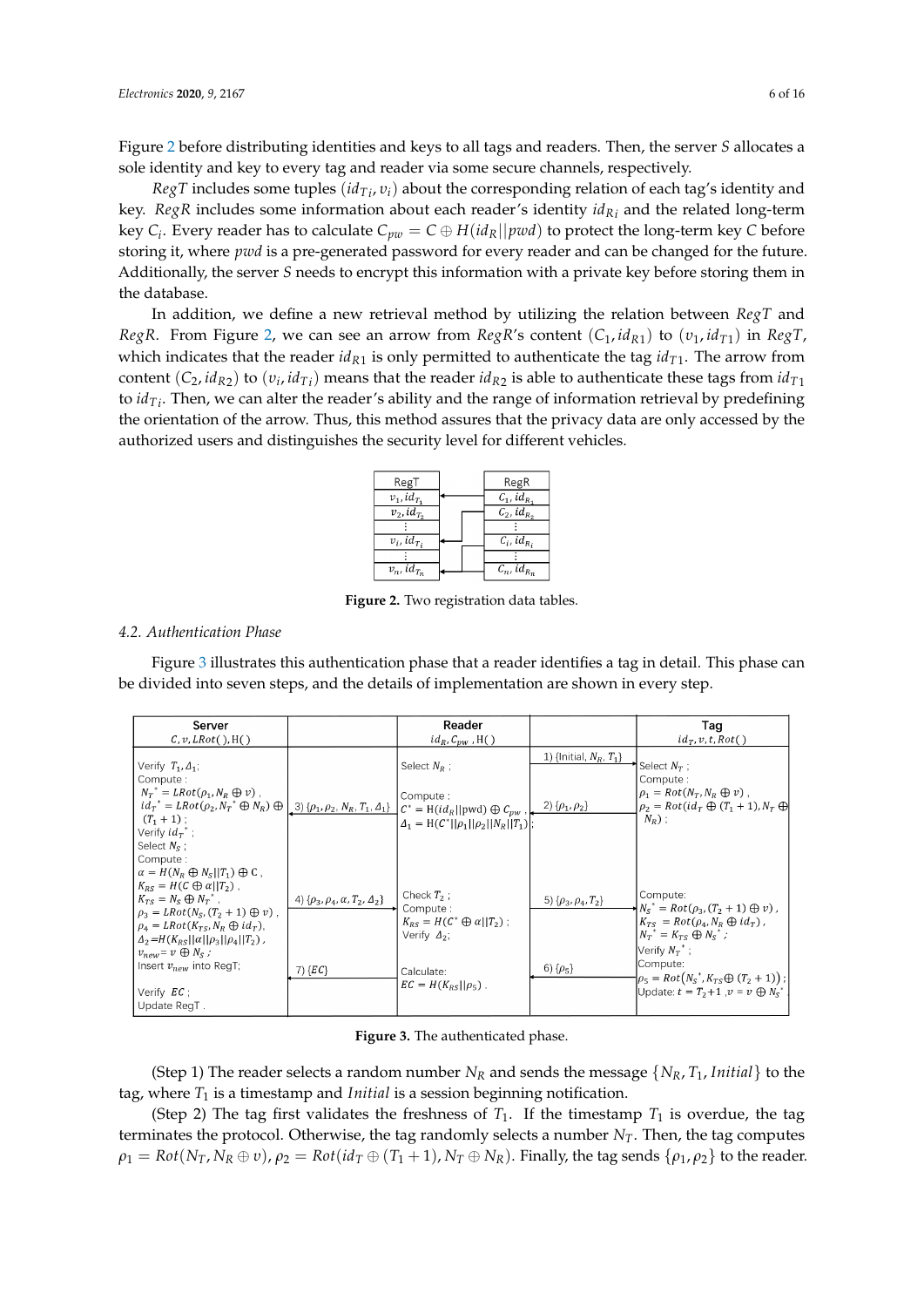(Step 3) When getting the tag's response, the reader computes  $C^* = H(id_R||pwd) \oplus C_{pw}$ ,  $\Delta_1 =$  $H(C^*||\rho_1||\rho_2||N_R||T_1)$ , where  $C_{pw}$  and *pwd* are periodically updated values. Then, the reader sends the message  $\{\rho_1, \rho_2, N_R, T_1, \Delta_1\}$  to the server.

(Step 4) After obtaining that message from the reader, the server first checks the freshness of the timestamp  $T_1$  and the value of  $\Delta_1$  by computing  $\Delta_1^* = H(C||\rho_1||\rho_2||N_R||T_1)$ , where *C* is a local value in *RegR*. If the message does not reach the server within a predefined threshold or the value of  $\Delta_1$  is invalid, the server immediately terminates the current protocol. Otherwise, the server continues to compute  $N_T^* = LRot(\rho_1, N_R \oplus v)$  and  $id_T^* = LRot(\rho_2, N_T^* \oplus N_R) \oplus (T_1 + 1)$ . Then, the server searches  $id_T^*$  in its registration table  $RegT$  in order to verify the tag's identity. When  $id_T^*$  is found in *RegT*, the server randomly generates a number  $N_S$  and calculates  $\alpha = H(N_R \oplus N_S || T_1) \oplus C$ ,  $K_{RS} = H(C \oplus \alpha || T_2)$ ,  $K_{TS} = N_T^* \oplus N_S$ ,  $\rho_3 = LRot(N_S, (T_2 + 1) \oplus v)$ ,  $\rho_4 = LRot(K_{TS}, N_R \oplus id_T)$ ,  $\Delta_2 = H(K_{RS}||\alpha||\rho_3||\rho_4||T_2)$ ,  $v_{new} = v \oplus N_S$ . Finally, the server sends the message  $\{\rho_3, \rho_4, \alpha, T_2, \Delta_2\}$  to the reader and inserts a new record (*υnew*, *id<sup>T</sup>* ∗ ) into *RegT*.

(Step 5) Upon receiving a response message from the server, the reader first checks whether *T*<sup>2</sup> is fresh. If  $T_2$  is fresh, the reader computes the session key  $K_{RS} = H(C^* \oplus \alpha || T_2)$  which is shared with the server. Then, the reader verifies Δ<sub>2</sub> by using the received values and *K*<sub>*RS*</sub> to calculate  $\Delta_2^* = H(K_{RS}||\alpha||\rho_3||\rho_4||T_2)$ . If the value  $\Delta_2^*$  equals  $\Delta_2$ , that session key  $K_{RS}$  is established, and the reader sends  $\{ \rho_3, \rho_4, T_2 \}$  to the tag. Otherwise, the reader terminates the protocol.

(Step 6) After receiving the reader's response message, the tag computes  $N_S^* = Rot(\rho_3, (T_2 + 1) \oplus$  $(v)$ ,  $K_{TS} = Rot(\rho_4, N_R \oplus id_T)$ , and  $N_T^* = K_{TS} \oplus N_S^*$  in order. If  $N_T^*$  does not equal  $N_T$  generated by itself, the tag ends this phase. Otherwise, the tag considers that the server and reader are reliable and the session key  $K_{TS}$  has been shared with the server. Then, the tag updates  $t = T_2 + 1$  and  $v = v \oplus N_S^*$ , which manifests in a new session key being established. After the update, the tag sends a message  $\rho_5 = Rot(N_S^*, K_{TS} \oplus (T_2+1))$  to the reader.

(Step 7) The reader calculates the cipher  $EC = H(K_{RS}||\rho_5)$  and sends it to the server. When the server obtains *EC*, it can verify *EC* by calculating  $EC^* = H(K_{RS}||Rot(N_S^*, K_{TS} \oplus (T_2 + 1))$  with  $K_{RS}$  and  $K_{TS}$ . If there exists an equation relationship " $EC = EC^*$ ", it indicates that the server has shared a session key with the reader and tag severally. In this case, the server has to delete old tuples  $(v_i \neq v_{new}, id_T^*)$  and update  $RegT$ .

# *4.3. Password Updated Phase*

Due to the reader being installed in an unmanned site, it is inconvenient to check the running condition. We propose a periodically updated password strategy to avoid the failure or loss of a reader. To be specific, the server sends updated order and the encrypted nonce  $E_C(N_S)$  to a certain reader. After confirming the updated command, the reader preserves the new password  $pwd^{new}$  and  $C_{pw}^{new}$ , where  $pwd^{new} = H(pwd||N_S)$ ,  $C_{pw}^{new} = C_{pw} \oplus H(id_R||pwd) \oplus H(id_R||pwd^{new})$ . Then, the reader returns  $E_{\text{C}\oplus N_S}(C||T_i)$  to the server, where  $T_i$  is a timestamp. After passing through the authentication of the server, we consider the reader working normally.

It is easy to see that the authentication structure of a reader *R* is a single factor mechanism. We can extend a single-factor authentication into two-factor authentication by adding an extra XOR operation into *Cpw* to resist password leakage, e.g., we have another factor named *pos*, which is a position code [\[34\]](#page-15-5) transformed into the same bit length of  $C_{pv}$ , and we can calculate  $C_{pv} = C_{pv} \oplus C \oplus pos$  to hide the secret information *C*. In that case, as long as one factor has not been corrupted, the reader's secret is still secure [\[35,](#page-15-6)[36\]](#page-15-7). To resist the leakage of secret keys, a leakage-resilient mechanism [\[37](#page-15-8)[,38\]](#page-15-9) can be introduced into our scheme. However, the resilient key's leakage is beyond this paper, we do not expand the work in this paper.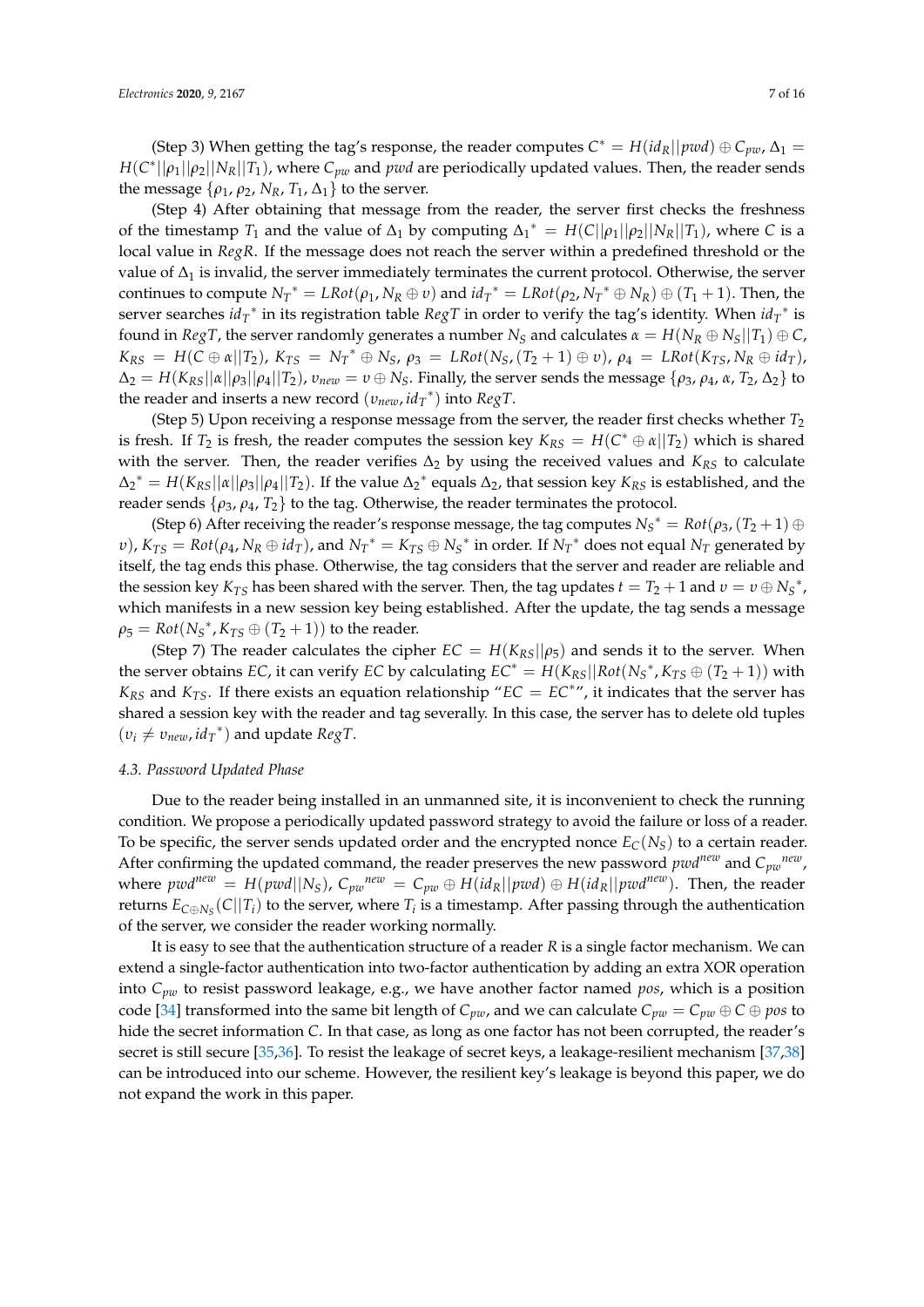# <span id="page-7-0"></span>**5. Security Analysis**

We firstly employ the logic "Burrows–Abadi–Needham (BAN) [\[12\]](#page-14-6)" proof tool to demonstrate that our scheme is correct and secure. Further, we discuss the security goals of our authentication protocol in detail. Finally, we present the properties of our protocol in comparison with some typical protocols.

#### *5.1. Security Proof*

BAN logic is an intuitive and efficient proof tool. We can employ this logic to idealize and model the authentication phase, which forms assumptions and goals. By utilizing some logical belief rules to prove the security goals, we can judge the correctness and mutual authentication security in our scheme.

# 5.1.1. Notations

Before exploiting the BAN logic, we briefly introduce the following notations utilized in this proof.

- *P*  $|\equiv X$ : *P* believes that a statement *X* is authentic.
- *P* |∼ *X*: *P* sent the statement *X* before.
- $P \triangleleft X$ : *P* once received that statement *X*.
- *P* |⇒ *X*: *P* has jurisdiction over that statement or a notation *X*.
- $\bullet$  # $(X)$ : The statement or notation *X* that has never been sent is fresh.
- {*X*}*<sup>k</sup>* : This statement is obtained by using a secret key *k* to encrypt *X* or combining *X* with a secret value *k*.
- $P \stackrel{Y}{\rightleftharpoons} Q$ : *P* only shares the same secret value *Y* with *Q* and the others that *P* or *Q* believes.
- $P \stackrel{k}{\leftrightarrow} Q$ : There is a secret key *k* only known by *P* and *Q*.

# 5.1.2. Rules

To deduce and prove some secure goals, we need to employ the following BAN rules. From the following rules, we can obtain a corollary below when these hypotheses above the horizontal line are satisfied.

*R<sub>u1</sub>* (Message-meaning rule): 
$$
\frac{P| = P \overset{Y}{\rightarrow} Q \cdot P \triangleleft \{X\}_Y}{P| = Q| \sim X}
$$
 and  $\frac{P| = P \overset{Y}{\rightarrow} Q \cdot P \triangleleft \{X\}_k}{P| = Q| \sim X}$ ; *R<sub>u2</sub>* (Jurisdiction rule):  $\frac{P| = Q| \Rightarrow X \cdot P| = Q| = X}{P| = X}$ ; *R<sub>u3</sub>* (Freshness-conjunction rule):  $\frac{P| = \#(X)}{P| = \#(X,Y)}$ ; *R<sub>u4</sub>* (Nonce-verification rule):  $\frac{P| = \#(X) \cdot P| = Q| \sim X}{P| = Q| = X}$ ; *R<sub>u5</sub>* (Belief rule):  $\frac{P| = (X,Y)}{P| = X}$  and  $\frac{P| = Q| = (X,Y)}{P| = Q| = X}$ .

# 5.1.3. Descriptions

According to these messages exchanged in our scheme and the proof procedure of BAN logic, we extract essential parameters and form the idealized description of the authentication phase. Descriptions are shown as follows.

The exchanged messages:

 $M_{e1}: T \rightarrow R \{\rho_1, \rho_2\}$  $M_{e2}:R → S$  { $ρ_1, ρ_2, N_R, T_1, Δ_1$ }  $M_{e3}:S$  → *R* { $ρ_3$ ,  $ρ_4$ ,  $α$ ,  $T_2$ ,  $Δ_2$ }  $M_{e4}:R → T {ρ_3, ρ_4, T_2}$  $M_{e5}:T\rightarrow R\{\rho_5\}$  $M_{e6}:R \rightarrow S$  {*EC*} The idealized descriptions:  $M_{e1}: T \rightarrow R \{T \stackrel{N_T}{\rightleftharpoons} S, N_R, T_1, id_T\}_{T \stackrel{v}{\leftrightarrow} S}$ ; *M*<sub>e2</sub>: *R* → *S* { $ρ_1$ ,  $ρ_2$ ,  $N_R$ ,  $T_1$ }<sub>*R*</sub> $\xi$ , *S*<sup>;</sup>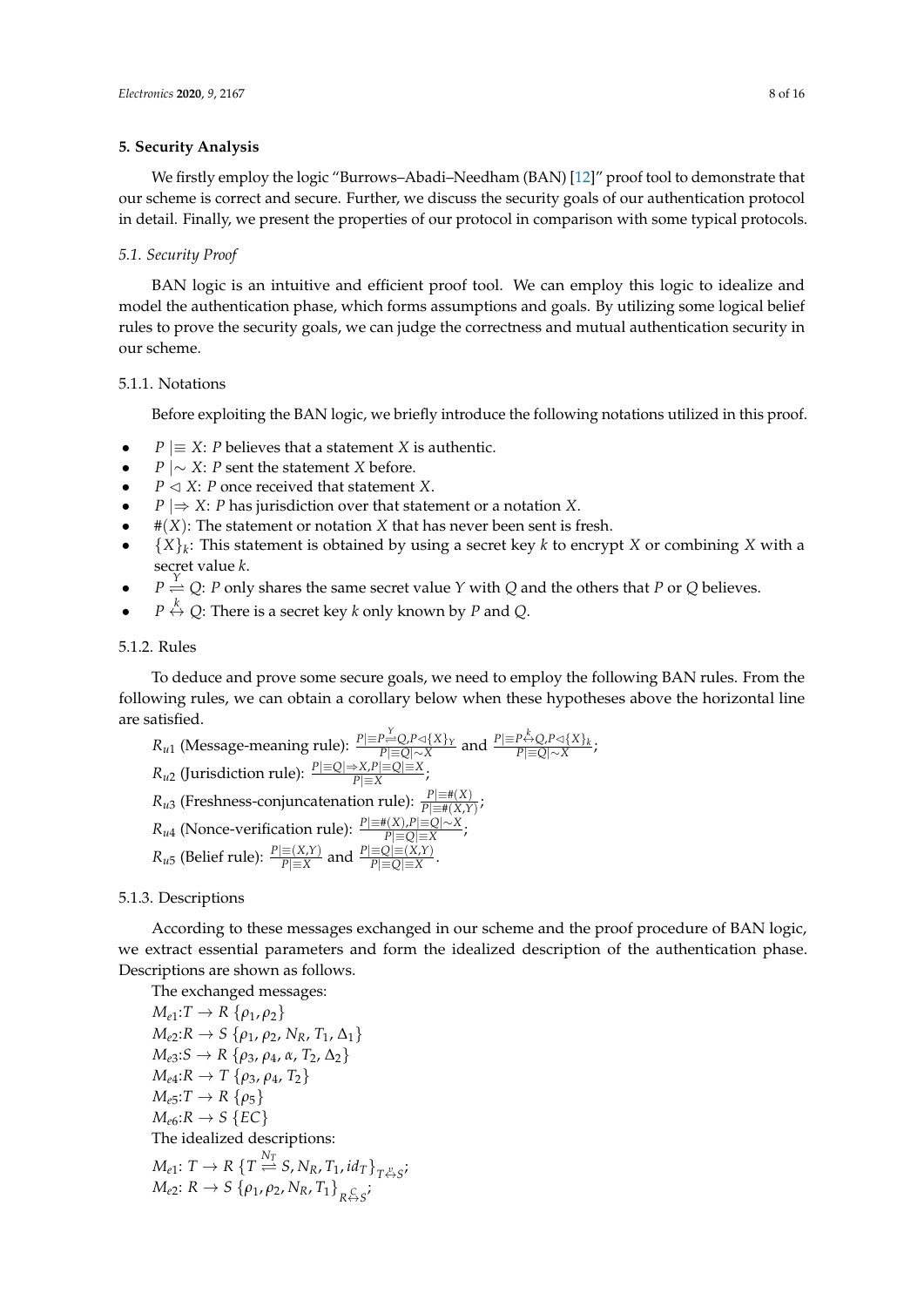$$
M_{e3}: S \to R \{R \stackrel{K_{RS}}{\leftrightarrow} S, \alpha, \rho_3, \rho_4, T_2\}_{R \stackrel{\subset}{\leftrightarrow} S};
$$
  
\n
$$
M_{e4}: R \to T \{T \stackrel{K_{TS}}{\leftrightarrow} S, T \stackrel{N_S}{\rightleftharpoons} S, T_2, N_R, T \stackrel{N_T}{\rightleftharpoons} S, id_T\}_{T \stackrel{\nu}{\leftrightarrow} S};
$$
  
\n
$$
M_{e5}: T \to R \{T \stackrel{K_{TS}}{\leftrightarrow} S, T_2\}_{T \stackrel{N_S}{\rightleftharpoons} S};
$$
  
\n
$$
M_{e6}: R \to S \{R \stackrel{K_{RS}}{\leftrightarrow} S, \rho_5\}_{T \stackrel{N_S}{\rightleftharpoons} S}.
$$

# 5.1.4. Assumptions

According to the next procedure of BAN logic, we analyze our authentication protocol and present some initial assumptions for the proof phase.

$$
A_{s1}: T \mid \equiv \#(N_T);
$$
  
\n
$$
A_{s2}: R \mid \equiv \#(N_R), R \mid \equiv \#(T_1);
$$
  
\n
$$
A_{s3}: S \mid \equiv \#(N_S), S \mid \equiv \#(T_1), S \mid \equiv \#(T_2);
$$
  
\n
$$
A_{s4}: T \mid \equiv T \stackrel{\psi}{\leftrightarrow} S, S \mid \equiv T \stackrel{\psi}{\leftrightarrow} S;
$$
  
\n
$$
A_{s5}: R \mid \equiv R \stackrel{\mathbb{C}}{\leftrightarrow} S, S \mid \equiv R \stackrel{\mathbb{C}}{\leftrightarrow} S;
$$
  
\n
$$
A_{s6}: T \mid \equiv T \stackrel{N_T}{\leftrightarrow} S, S \mid \equiv T \stackrel{N_S}{\leftrightarrow} S;
$$
  
\n
$$
A_{s7}: S \mid \equiv R \mid \Rightarrow \{ \rho_1, \rho_2, N_R, T_1 \};
$$
  
\n
$$
A_{s8}: T \mid \equiv R \mid \Rightarrow \{ T \stackrel{K_{TS}}{\leftrightarrow} S, T \stackrel{N_S}{\Longrightarrow} S, T_2, N_R, T \stackrel{N_T}{\Longrightarrow} S, id_T \};
$$
  
\n
$$
A_{s9}: R \mid \equiv S \mid \Rightarrow \{ R \stackrel{K_{RS}}{\leftrightarrow} S \};
$$
  
\n
$$
A_{s10}: S \mid \equiv R \mid \Rightarrow \{ R \stackrel{K_{RS}}{\leftrightarrow} S, \rho_5 \}.
$$

# 5.1.5. Goals

According to the logic analytic program, it is a necessary step to prove that the protocol achieves the following specific goals before believing the correctness and session security of the proposed scheme.

$$
G_{o1}: S \mid \equiv T \stackrel{N_T}{\rightleftharpoons} S; G_{o2}: T \mid \equiv T \stackrel{N_S}{\rightleftharpoons} S; G_{o3}: T \mid \equiv T \stackrel{K_{TS}}{\Leftrightarrow} S; G_{o4}: R \mid \equiv R \stackrel{K_{RS}}{\Leftrightarrow} S; G_{o5}: S \mid \equiv T \stackrel{K_{TS}}{\Leftrightarrow} S; G_{o6}: S \mid \equiv R \stackrel{K_{RS}}{\Leftrightarrow} S.
$$

#### 5.1.6. Proof

The following statements are the detailed process to prove these goals  $G_{01}$ ,  $G_{02}$ ,  $G_{03}$ ,  $G_{04}$ ,  $G_{05}$ ,  $G_{06}$ .

- $(1)$ : From message  $M_{e1}$ , we get,  $R \lhd \{T \stackrel{N_T}{\rightleftharpoons} S, N_R, T_1, id_T\}_{T \stackrel{\nu}{\leftrightarrow} S}$ .
- $(2)$ : From message  $M_{e2}$ , we get,  $S \lhd {\rho_1, \rho_2, N_R, T_1}_{R \leftrightarrow S}$ .
- (3) : From message  $M_{e3}$ , we get,  $R \lhd \{R \stackrel{K_{RS}}{\leftrightarrow} S, \alpha, \rho_3, \rho_4, T_2\}_{R \stackrel{C}{\leftrightarrow} S}$ .
- (4) : From message  $M_{e4}$ , we get,  $T \lhd \{T \stackrel{K_{TS}}{\leftrightarrow} S, T \stackrel{N_S}{\rightleftharpoons} S, T_2, N_R, T \stackrel{N_T}{\rightleftharpoons} S, id_T\}_{T \stackrel{\nu}{\leftrightarrow} S}.$
- (5) : From message  $M_{e5}$ , we get,  $R \lhd \{T \stackrel{K_{TS}}{\leftrightarrow} S, T_2\}_{\substack{N_S \ N \to e}}$ *T S*
- (6) : From message  $M_{e6}$ , we get,  $S \lhd \{R \stackrel{K_{RS}}{\leftrightarrow} S, \rho_5\}_{\substack{N_S \ N \to \infty}}$
- *(7)* : According to *R*<sub>*u*1</sub>, *A*<sub>*s*5</sub> and (2), we deduce, *S* |≡ *R* |∼ {*ρ*<sub>1</sub>, *ρ*<sub>2</sub>, *N*<sub>*R*</sub>, *T*<sub>1</sub>}.
- $(8)$ : According to *R<sub>u</sub>*3, *R<sub>u</sub>*4, *A*<sub>*s*3</sub> and (7), we deduce, *S*  $|\equiv R| \equiv \{ \rho_1, \rho_2, N_R, T_1 \}.$
- $(9)$  : According to  $R_{u2}$ ,  $R_{u5}$ ,  $A_{s7}$  and  $(8)$ , we deduce,  $S \mid \equiv \{T \stackrel{N_T}{\rightleftharpoons} S$ ,  $N_R$ ,  $T_1\}$ .

From  $R_{u5}$  and (9), we prove the goal,  $G_{o1}: S \mid \equiv T \stackrel{N_T}{\rightleftharpoons} S.$ 

(10) : According to  $R_{u1}$ ,  $A_{s4}$  and (4), we deduce,  $T \mid \equiv R \mid \sim \{T \stackrel{K_{TS}}{\leftrightarrow} S, T \stackrel{N_S}{\rightleftharpoons} S, T_2, N_R, T \stackrel{N_T}{\rightleftharpoons} S, id_T\}.$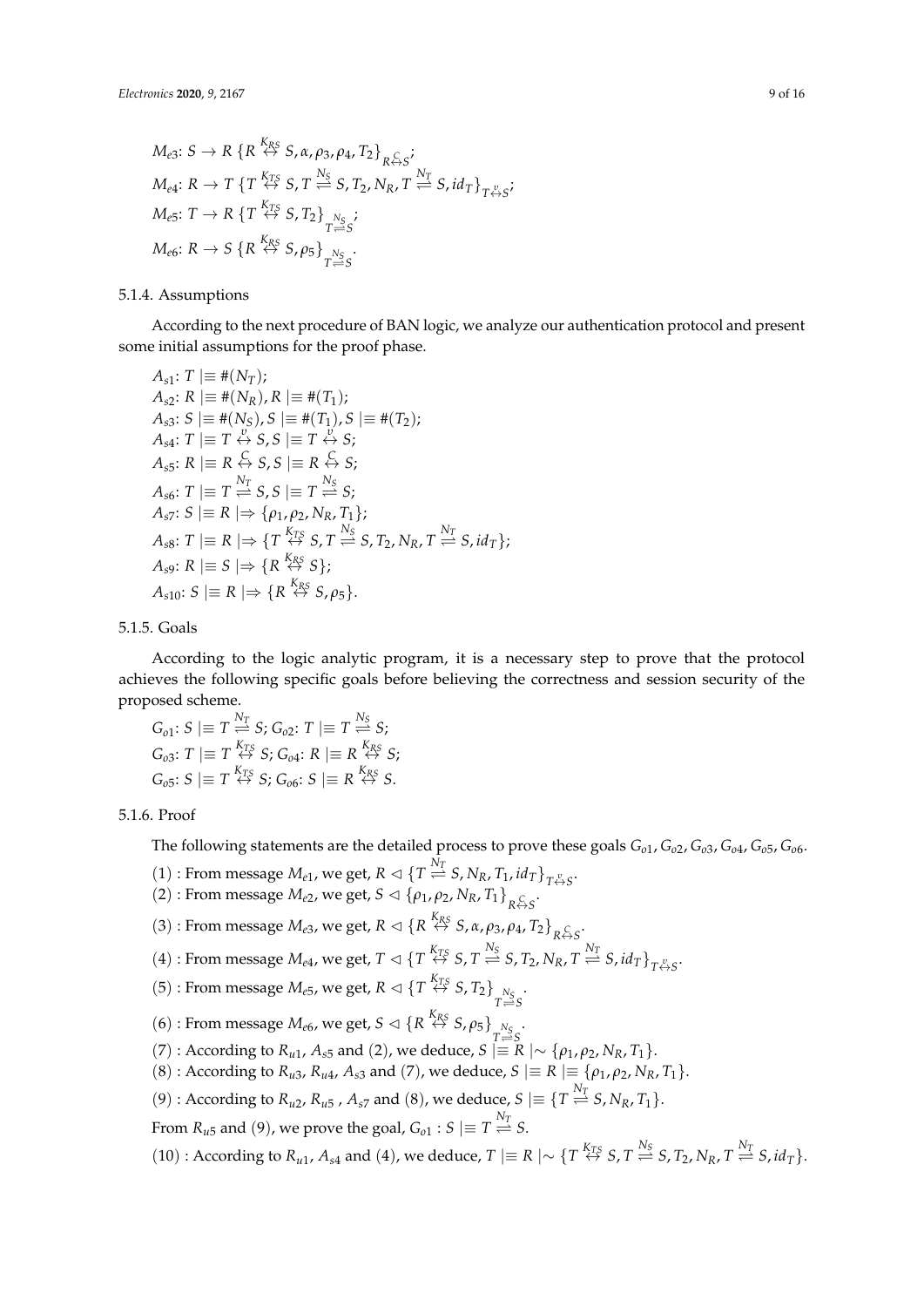(11) : According to  $A_{s1}$ ,  $R_{u3}$ ,  $R_{u4}$  and (10), we deduce,  $T \equiv R \equiv$  $\{T \stackrel{K_{TS}}{\leftrightarrow} S, T \stackrel{N_S}{\rightleftharpoons} S, T_2, N_R, T \stackrel{N_T}{\rightleftharpoons} S, id_T\}.$ 

(12) : According to  $R_{u2}$ ,  $A_{s8}$  and (11), we deduce,  $T \mid \equiv \{T \stackrel{K_{TS}}{\leftrightarrow} S, T \stackrel{N_S}{\rightleftharpoons} S, T_2, N_R, T \stackrel{N_T}{\rightleftharpoons} S, id_T\}.$ From  $R_{u5}$  and  $(12)$ , we obtain the goal,  $G_{o2}: T \mid \equiv T \stackrel{N_S}{\iff} S$  and  $G_{o3}: T \mid \equiv T \stackrel{K_{TS}}{\iff} S.$ 

(13) : According to *R*<sub>*u*1</sub>, *A*<sub>*s*5</sub> and (3), we deduce, *R*  $|\equiv S|$  ∼ {*R*<sup>*K<sub>RS</sub>*</sup> *S*, *α*, *ρ*<sub>3</sub>, *ρ*<sub>4</sub>, *T*<sub>2</sub>}.

 $(14)$ : According to  $R_{u3}$ ,  $R_{u4}$ ,  $A_{s2}$  and  $(13)$ , we deduce,  $R \mid \equiv S \mid \equiv \{R \stackrel{K_{RS}}{\leftrightarrow} S, \alpha, \rho_3, \rho_4, T_2\}.$ 

- $(15)$ : According to  $R_{u2}$ ,  $R_{u5}$ ,  $A_{s9}$  and  $(14)$ , we deduce,  $R \mid \equiv R \stackrel{K_{RS}}{\leftrightarrow} S$ . That is to say we prove  $G_{o4}$ .
- (16) : According to *R*<sub>*u*1</sub>, *A*<sub>*s*6</sub> and (6), we deduce, *S*  $\equiv$  *R*  $\sim$  {*R*<sup>*K<sub>R</sub>S</sub> S*,  $\rho$ <sub>5</sub>}.</sup>
- $(17)$ : According to  $R_{u3}$ ,  $R_{u4}$ ,  $A_{s2}$  and  $(16)$ , we deduce,  $S \equiv R \equiv \{R \stackrel{K_{RS}}{\leftrightarrow} S$ ,  $\rho_5\}$ .
- $(18)$ : According to  $R_{u2}$ ,  $R_{u5}$ ,  $A_{s10}$  and  $(17)$ , we deduce,  $S \mid \equiv \{R \leftrightarrow R_{R}^{K_{R}S} S, \rho_{5}\}_{\substack{N_S \ N_S \to \infty}}$  $T \stackrel{\simeq}{\Longrightarrow} S$

From  $R_{u5}$  and  $(18)$ , we can prove the goal,  $G_{o5}$  :  $S \mid \equiv T \stackrel{K_{TS}}{\leftrightarrow} S$  and  $G_{o6}$  :  $S \mid \equiv R \stackrel{K_{RS}}{\leftrightarrow} S$ .

After these goals are proved, it means that the mutual authentication security has been achieved and the session is secure.

# *5.2. Security Discussion*

To make out our scheme, it is necessary to discuss some security and functionality goals detailedly. The following analysis illustrates all the realized goals.

Anonymity Un-Traceability (AU): Anonymity is a critical security goal. Without the protection of identity privacy, attackers can find out a certain vehicle or reader by eavesdropping the wireless signals and collecting more information to analyze the vehicle's or reader's behaviors. Then, attackers may simulate a right participant to fraud a certain reader or vehicle. To prevent such a tracking attack, both the tag's and reader's anonymity are considered in our scheme. Note that the reader's identity is only used in the local, and the unique secret  $C^*$  cannot be inferred from the value  $\Delta_1$  due to the advantage of the one-way hash function *H*() and the random number *NR*, which is different in every session. So, it is hard for the adversary to distinguish and trace a certain reader. For the tag, its identity  $id<sub>T</sub>$  is never disclosed and cannot be retrieved from the transmitted  $\rho$ <sub>2</sub> without knowing *N*<sub>*T*</sub>, which is a secret value hidden in *ρ*<sup>1</sup> and changed in each session. Additionally, attackers cannot retrieve *N<sup>T</sup>* from *ρ*<sup>1</sup> without knowing the tag's secret *υ*, which is shared with the server. Thus, tag anonymity is also realized.

Mutual Authentication (MA): In the open environment, there are some attackers to impersonate real participants to cheat other legitimate participants and filch secret information. Thus, it is necessary to confirm the protocol participators' identity before establishing the session key or executing some operations. In this protocol, the server has to authenticate the tag and reader, respectively. Upon receiving the message  $\{\rho_1, \rho_2, N_R, T_1, \Delta_1\}$  from the reader, the server searches a value *C* to calculate  $\Delta_1^i$ , where *i* is the reader's number. If there is an equation  $\Delta_1^i = \Delta_1$ , it indicates that the reader's identity is legitimate. Then, the server retrieves  $N_T^*$  from  $ρ_1$  with the shared secret *v* and obtains the tag's identity *id<sup>T</sup>* ∗ from *ρ*2. When the tuple (*υ*, *id<sup>T</sup>* ∗ ) can be matched in *RegT*, which includes tag identity and the related key, this means that the server authenticates a tag successfully. Meanwhile, the reader can verify  $\Delta_2$  to confirm the server's reliability, and the tag can calculate and compare  $N_T^*$  with the local  $N_T$  to authenticate the server. Therefore, this protocol satisfies the need for mutual authentication.

Forward Security (FS): Even if an adversary illegally gets access to partial or intact secret information that is related to the current session key, she/he is unable to speculate the previous session key, which is named as forward security. In this protocol, the session keys  $K_{RS} = H(C^* \oplus \alpha || T_2)$  and  $K_{TS} = N_S^* \oplus N_T^*$  contain different random numbers and timestamps. It is noted that the session key is changed in each new communication and these random numbers are only used in the current session. Thus, it is hard for an adversary to guess the previous keys according to current or past information.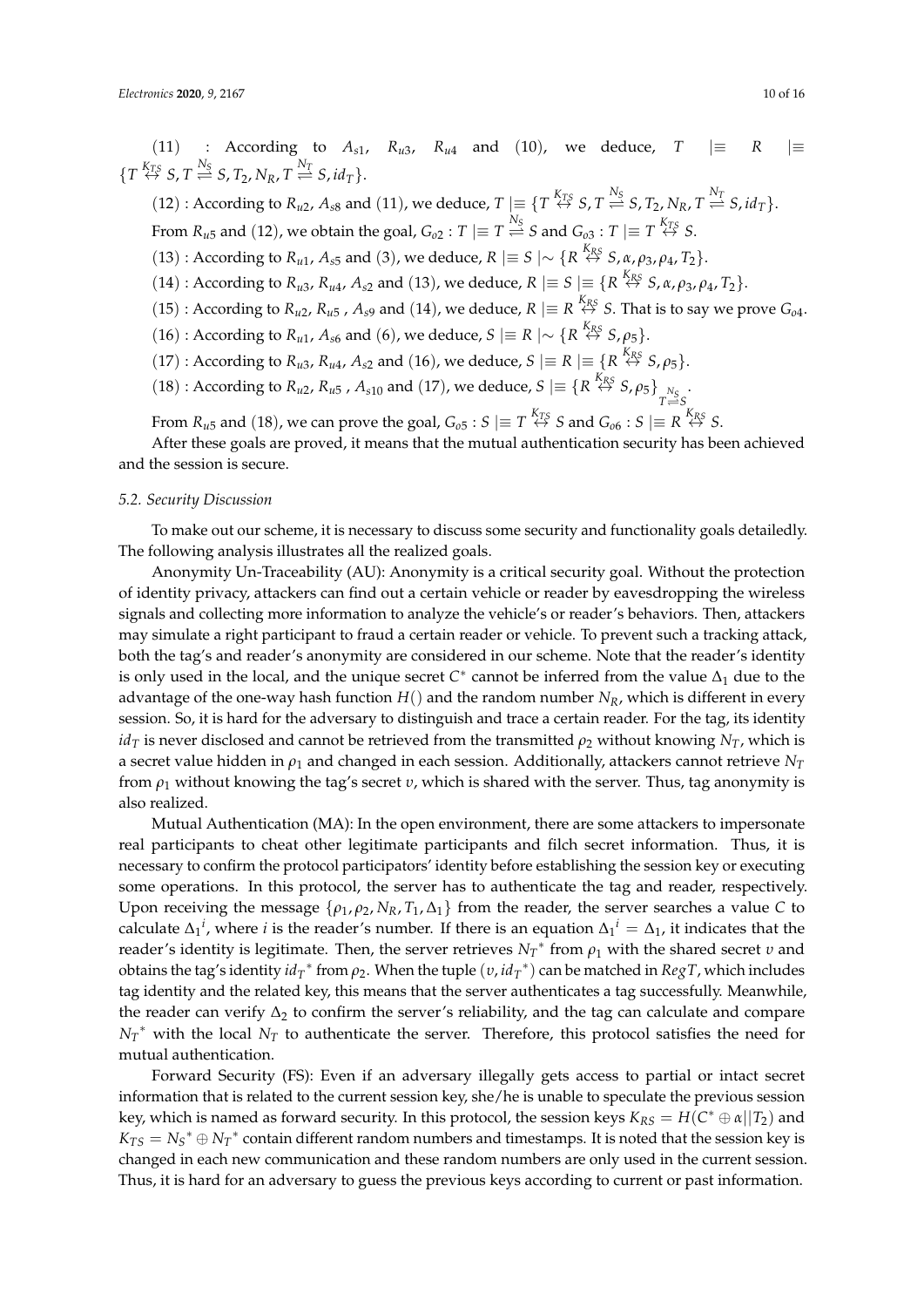Resist Replay Attack (RA): Attackers may resend some messages to fraud the real authenticator when they collect sufficient communication messages. To deal with the replay attack, we adopt two mechanisms that are timestamps  $\{T_1, T_2\}$  and random nonces  $\{N_T, N_R, N_S\}$ . Assuming an adversary replays the message  $\{ \rho_1, \rho_2, N_R, T_1, \Delta_1 \}$  to the server, it may fail to pass authentication due to the overdue timestamp or random nonces. Even if the replayed message reaches the server within the valid period and the adversary gets a response message, the adversary is still unable to compute the shared session key  $K_{RS} = H(C^* \oplus \alpha || T_2)$  and the confirmation message *EC*. Because the adversary has to know the reader's secret value *C* to compute the *KRS* and *EC*. However the adversary can not obtain that value *C* without the reader's password *pwd* and *Cpw*. In addition, the adversary is also unable to impersonate a tag and infer the tag's session key  $K_{TS} = N_S^* \oplus N_T^*$  from  $\rho_4$  without knowing secret  $id<sub>T</sub>$  and *υ*.

De-Synchronization Attack Resistance (DA): When some participants update some secrets, a kind attack that an adversary blocks one part of a session's update is named de-synchronization, which may cause the later authentication failure. In our protocol, if an adversary intercepts  $\{\rho_3, \rho_4, T_2\}$ , the tag may not update *υ*. So, the server inserts updated content (*υnew*, *id<sup>T</sup>* ∗ ) into *RegT* before getting synchronization acknowledgement *EC*, to prevent such an attack. To be specific, when the server fails to verify  $id_T^*$  with the new content  $(v, id_T^*)$  in the next authentication session, it can try the old content (*υ*, *id<sup>T</sup>* ∗ ) to verify *id<sup>T</sup>* ∗ . After a successful verification, the server deletes the invalid content  $(v, id_T^*)$  to maintain the consistency of *υ*.

Resist Reader Lost (RL): If a reader is stolen, an adversary may utilize it to trick the server and filch some secret information. By hiding the essential value  $C^*$  in  $C_{pw} = C^* \oplus H(id_R||pwd)$  with identity *id<sup>R</sup>* and password *pwd*, it is hard for the adversary to guess the right value. Because we do not arrange a mechanism to verify C<sup>\*</sup> in the reader, the adversary has to speculate the lost reader's password on-line. Only if the latest password and the protocol is executed honestly, may the adversary pass through the server's authentication and get its response. However, the number of failed attempts is limited by the server, which is a method to avoid such an on-line password dictionary attack. Besides, the server periodically sends updated orders to a certain reader. If the server does not receive the updated response in time, the lost reader may be nullified or removed from rightful *RegT*.

#### *5.3. Property Comparison*

This section selects some typical schemes [\[9,](#page-14-3)[10,](#page-14-4)[28,](#page-14-22)[29\]](#page-15-0) properties in comparison with our authentication phase (AP). Table [2](#page-11-1) shows the comparison vividly, where " $\checkmark$ " indicates this property is satisfied, while the symbol " $\times$ " means this property is unfulfilled.

From Table [2,](#page-11-1) we can see that MA and DA are both achieved in [\[9](#page-14-3)[,28](#page-14-22)[,29\]](#page-15-0) and AP. However, [\[29\]](#page-15-0) only satisfies partial MA between the tag and reader. Compared to other schemes, the server and reader cannot be authenticated by each other. The authors in [\[9](#page-14-3)[,28](#page-14-22)[,29\]](#page-15-0) fail to satisfy the FS and RA properties simultaneously. However, FS and RA are vital for authentication key agreement protocol to establish some secure session keys. When these properties are absent, the attacker may illegally speculate some secret information from previous messages by deducing the old session key with some corrupted keys. Though [\[29\]](#page-15-0) simultaneously achieves the MA and RA properties, it is still unable to protect personal privacy. Because the tag keys are all preserved in the server, and MA between the reader and server is absent, an honest server is unable to confirm the validity of a reader. After corrupting the reader successfully, an adversary may imitate a rightful reader and steal the tag's privacy data, which may not be detected.

We also find that MA, FS, and RA are achieved in the lightweight protocol [\[10\]](#page-14-4) except for AU, DA, and RL. Though [\[10\]](#page-14-4) deems that the property AU and DA are satisfied, it fails to preserve the identity of the tag and update session key. Due to a design defeat, an adversary can extract a tag's identity and even current key from the authentication message by a simple exclusive or operation. Besides, an adversary may utilize a lost reader to pass validation and collect private information before declaring it invalid when the feature RL is absent. Compared with the aforesaid protocols,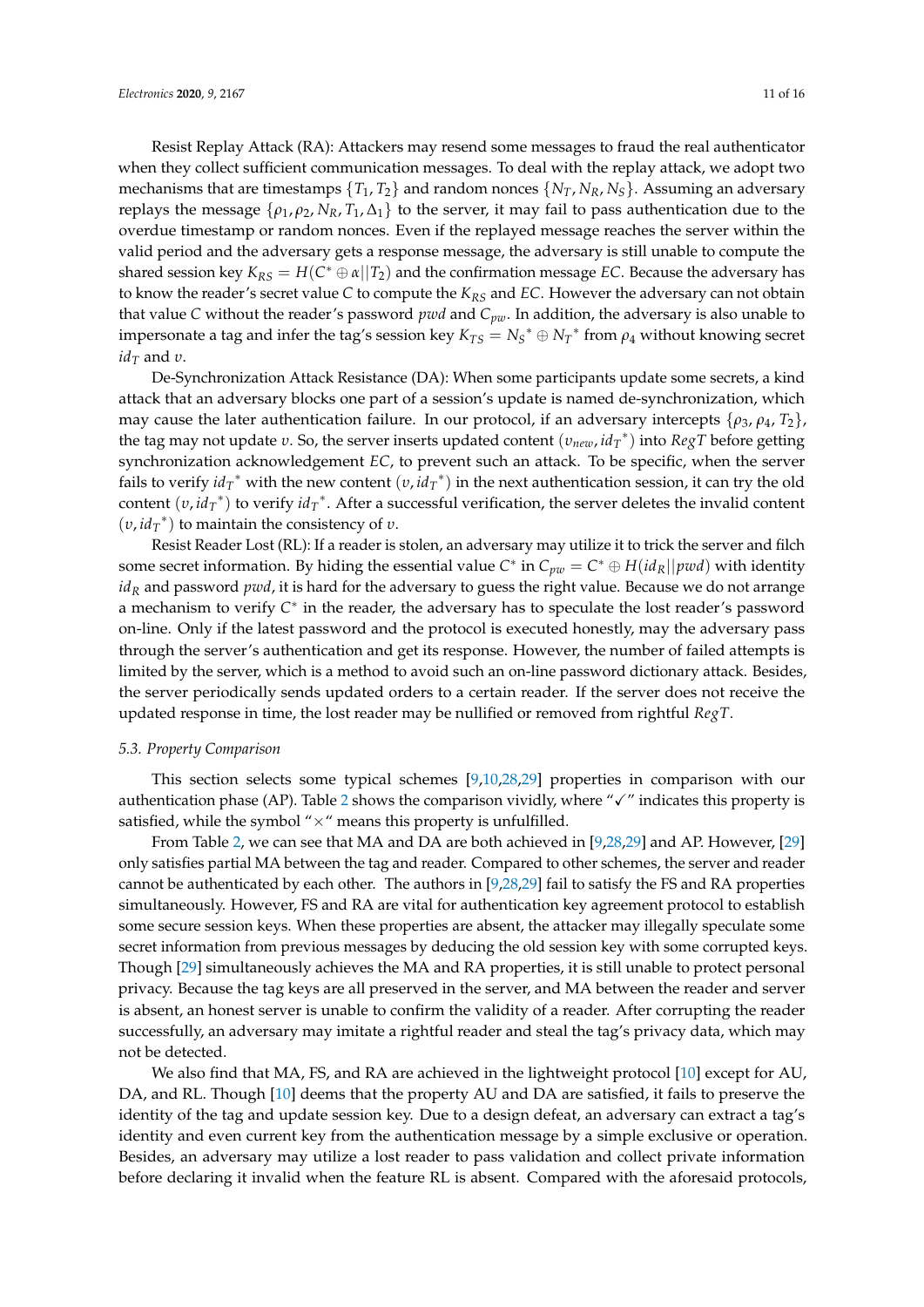<span id="page-11-1"></span>our authentication protocol (AP) can guarantee AU, MA, FS security and prevent RA, DA, RL attack. That is our secure property advantage.

|           | [9]      | [10]         | $\left[28\right]$ | $\left[29\right]$ | AP |
|-----------|----------|--------------|-------------------|-------------------|----|
| AU        | $\times$ | $\times$     | $\times$          |                   |    |
| МA        |          | $\checkmark$ | $\checkmark$      |                   |    |
| <b>FS</b> |          |              | $\times$          | $\times$          |    |
| RA        | $\times$ |              | $\checkmark$      |                   |    |
| DА        |          | $\times$     |                   |                   |    |
| RL        | $\times$ | $\times$     | $\times$          | $\times$          |    |

**Table 2.** Property comparison.

# <span id="page-11-0"></span>**6. Performance Analysis And Evaluation**

We first compare our authentication phase (AP) with some typical schemes [\[9,](#page-14-3)[10,](#page-14-4)[28,](#page-14-22)[29\]](#page-15-0) in the aspect of computation, storage, and communication cost. Then, we conduct a simulated performance evaluation for the new scheme.

#### *6.1. Performance Analysis*

Computing complexity analysis: In Table [3,](#page-11-2) it shows the time of different operations or functions that are utilized in each participant. "*TH*" represents the time to execute a secure one-way function. " $T_N$ " is the time to generate a number randomly. " $T_{E/D}$ " is the symmetric encryption or decryption time. "*TCro*" is the time of a cross mixing operation which is defined in the paper [\[10\]](#page-14-4). Because the computing complexity of "*H*" is further higher than other functions, it is more significant for us to focus on the amount of "*TH*". From Table [3,](#page-11-2) it is apparent that [\[9,](#page-14-3)[28,](#page-14-22)[29\]](#page-15-0) may consume more time and energy resources than AP, for the reason that more "*H*" and other operations have to be executed in comparison to AP. However, in fact, we know the tags' power is limited relative to their readers. It is inefficient and unwise for the tag to execute many complex computations, especially in some scenarios of timeliness. We also pay attention to the number of operations in the tag. Therefore, some lightweight operations are adopted in the tag of AP. From Table [3,](#page-11-2) it appears that [\[10\]](#page-14-4) and AP are both efficient when some lightweight operations are utilized in their tags. However, [\[10\]](#page-14-4) has to handle more operations on their readers than AP. In AP, the computation cost of its reader is five times *H* and an *N* for the message authentication, which is less than [\[9](#page-14-3)[,28](#page-14-22)[,29\]](#page-15-0). Thus, AP is lightweight and efficient.

| Table 3. Computation comparison. |  |
|----------------------------------|--|
|                                  |  |
|                                  |  |

<span id="page-11-2"></span>

| Protocol | Tag              | Reader                     | <b>Server</b>               |
|----------|------------------|----------------------------|-----------------------------|
| [9]      | $T_N+4T_H$       | $T_{E/D} + T_N + 6T_H$     | $T_{E/D} + 3T_H$            |
| [10]     | $T_N + 3T_{Cro}$ | $T_N + 6T_{Cro} + T_{Rot}$ | $T_N + 6T_{Cr0} + 2T_{Rot}$ |
| [28]     | $T_N+5T_H$       | $T_{E/D} + T_N + 5T_H$     | $T_{E/D} + 2T_H$            |
| [29]     | $T_N+6T_H$       | $T_N+7T_H$                 | $3T_H$                      |
| AP       | $T_N + 5T_{Rot}$ | $T_N+5T_H$                 | $T_N + 5T_{Rot} + 5T_H$     |

Storage complexity analysis: In Table [4,](#page-12-0) the symbol *ι* is the average length of these notations utilized in our scheme and the compared schemes. Additionally, the length of these notations is considered as same. We compare the storage cost of different schemes on the tag and reader, respectively, where that cost is the static storage space occupied in the reader or tag. In AP, the secret values *idT*, *υ* and the timestamp *T* of the last session are preserved in the tag, and the reader preserves *idR*, *CPW* in its storage space. Therefore, the storage cost on the tag is 3*ι*, and that on the reader is 2*ι*. Similarly, in the compared schemes, the tag or reader also has to preserve its identity and some secret values for future authentication and next key agreement. Table [4](#page-12-0) displays the storage comparison. The storage cost of AP is almost no different from the compared schemes. We can find that the tag's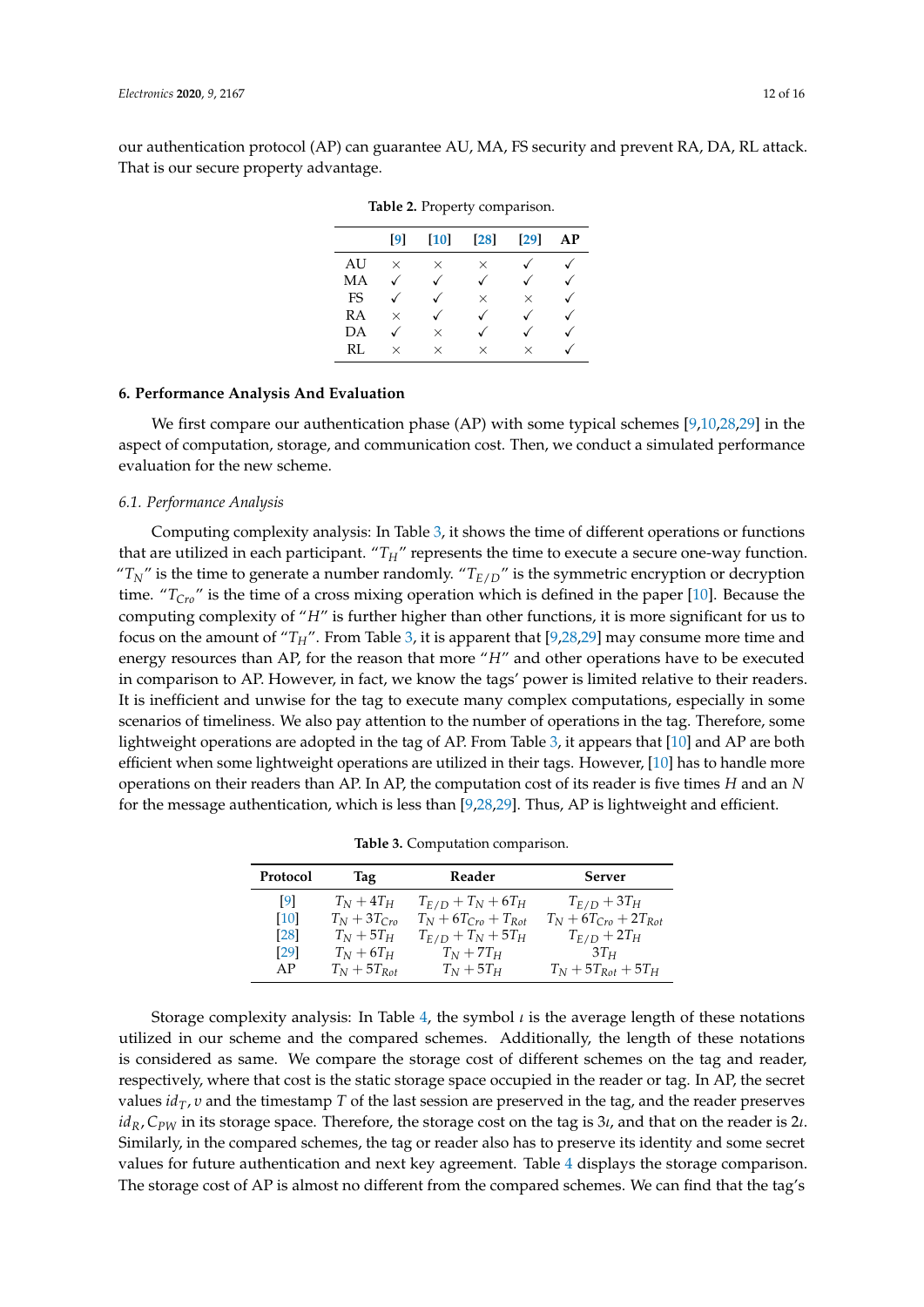<span id="page-12-0"></span>storage cost is 3*ι* in [\[9,](#page-14-3)[29\]](#page-15-0) and AP, which is slightly greater than that in [\[28,](#page-14-22)[29\]](#page-15-0). That is because [\[9](#page-14-3)[,29\]](#page-15-0) and AP need an extra value to achieve de-synchronization or replay attack resistance except storing the tag's identity and keyword. Indeed, therefore, their schemes reach that resistance.

**Table 4.** Storage comparison.

| Protocol | Tag            | Reader         |
|----------|----------------|----------------|
| [9]      | 3 <sub>t</sub> | $2\iota$       |
| [10]     | 2 <sub>t</sub> | 2 <sub>L</sub> |
| $[28]$   | 2 <sub>t</sub> | $\prime$       |
| $[29]$   | 3 <sub>t</sub> | 2 <sub>L</sub> |
| AP       | 3 <sub>t</sub> | 2 <sub>1</sub> |

Communication cost analysis: In Table [5,](#page-12-1) we present the amount of communication data between two pairs of the participant. In AP, the tag sends three values  $\rho_1$ ,  $\rho_2$ ,  $\rho_5$  to the reader, and receives a nonce  $N_R$ , two timestamps  $T_1$ ,  $T_2$ , two values  $\rho_3$ ,  $\rho_4$  during a whole authentication process. Therefore, the communication cost for a pair of tag and reader is "8*ι* (3*ι* + 5*ι*)". According to these transmitted messages between the reader and the server, we can deduce that the communication cost is "14*ι*  $(8*i* + 6*i*)''$ , where the length of the hashed message is 2*ι*, such as  $\Delta_1$ ,  $\Delta_2$ , *EC*. Then, by counting the amount of communication data in [\[9,](#page-14-3)[10,](#page-14-4)[28](#page-14-22)[,29\]](#page-15-0), we form Table [5.](#page-12-1) From this communication comparison, we notice that the total communication amount of AP is greater than [\[28,](#page-14-22)[29\]](#page-15-0) and lower than [\[9,](#page-14-3)[10\]](#page-14-4). That is because AP simultaneously adopts the method of nonce and timestamp to resist replay attack. Additionally, some operations or functions with double-length output, such as  $Cro(x, y)$ , are utilized in [\[9](#page-14-3)[,10\]](#page-14-4), which leads to the communication cost of AP increasing. However, in fact, the amount of communication data on AP's tag is 3*ι*, which is superior to that in [\[9](#page-14-3)[,10](#page-14-4)[,28](#page-14-22)[,29\]](#page-15-0). That is to say, AP is suitable to apply in the limited tag.

| Protocol    | Tag-Reader                  | Reader-Server               | Total           |
|-------------|-----------------------------|-----------------------------|-----------------|
| [9]         | $10\iota (5\iota + 5\iota)$ | $14\iota (8\iota + 6\iota)$ | 24t             |
| [10]        | $11\iota (6\iota + 5\iota)$ | $13\iota (7\iota + 6\iota)$ | 24 <sub>L</sub> |
| <b>[28]</b> | $8\iota (5\iota + 3\iota)$  | $9\iota (6\iota + 3\iota)$  | 17 <sub>t</sub> |
| [29]        | $8\iota (5\iota + 3\iota)$  | $12\iota(9\iota+3\iota)$    | $20\iota$       |
| AP          | $8\iota (3\iota + 5\iota)$  | $14\iota (8\iota + 6\iota)$ | 22 <sub>L</sub> |

**Table 5.** Communication comparison.

#### <span id="page-12-1"></span>*6.2. Performance Evaluation*

To get the accurate performance evaluation, we utilize C programming language to simulate our scheme on a personal computer with the Win8.1 operation system, an Intel(R) Core(TM) i5-5200U CPU @ 2.19GHz, 8G RAM, and a Visual C++ 6.0 testbed.

Figure [4](#page-13-6) presents the time cost of executing the new scheme and compared schemes. The horizontal axis indicates the number of recognized tags. The vertical axis indicates the total computation time cost of processing authentication and key agreement phase for each scheme. From the figure, we can see that the consumed time appears to have linear growth as the number of recognized tags increases. The time cost of [\[9,](#page-14-3)[10\]](#page-14-4) is larger than other schemes for the reason of heavy computation and communication. The consumed time of AP is obviously less than [\[9,](#page-14-3)[10,](#page-14-4)[28,](#page-14-22)[29\]](#page-15-0). When the number of recognized tags is 60 and 80, this excellent performance is the most intuitive. Therefore, our scheme is efficient and suitable for the vehicle identification scene.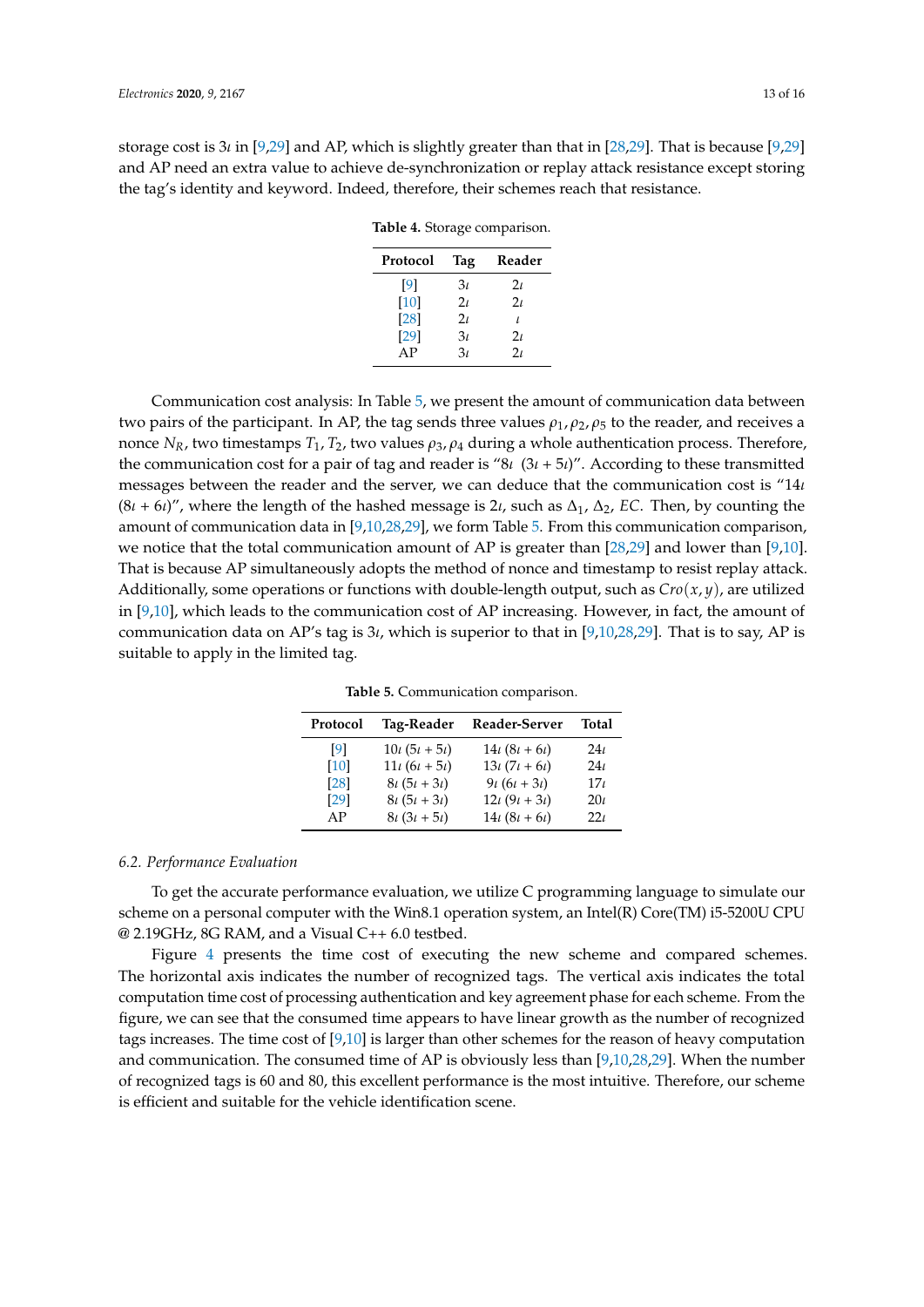<span id="page-13-6"></span>

**Figure 4.** Time cost comparison of these schemes.

# <span id="page-13-5"></span>**7. Conclusions and Future Work**

In this paper, we survey some privacy issues of VANETs and discuss the previous work. Then, we put forward an anonymous RFID authentication scheme for VANETs. This scheme can resist different attacks and establish session keys securely. In this scheme, we also exhibit a new retrieval method that permits multiple readers to access different tags in the same authentication scope. Additionally, security analysis proves that secure goals are fulfilled. Finally, the performance comparison shows that our protocol is efficient and suitable for the limited tags. However, there is a limitation that must be discussed in the next work. The limitation is that the proposed retrieval method has to be implemented on a trusted server or third party. Otherwise, an adversary may collude with a semi-trusted party to confirm and steal private information through some corrupted readers. Though our scheme can resist the lost reader attack, the values stored in the lost reader are still a threat before the lost reader is nullified. So, in future work, we have to design a mechanism to avoid the collusion attack and value leakage under a semi-trusted server.

**Author Contributions:** Conceptualization, formal analysis, methodology, writing—original draft, S.L.; supervision, S.J., C.W., R.Q. and J.S.; writing—review & editing, C.W., J.S. All authors have read and agreed to the published version of the manuscript.

**Funding:** This work is supported by the National Natural Science Foundation of China under Grants No. U1836115, No. 61672295, No. 61922045, No. 61672290, No. 61877034, the Natural Science Foundation of Jiangsu Province under Grant No. BK20181408, the Peng Cheng Laboratory Project of Guangdong Province PCL2018KP004, the 2020 Research Innovation Program for Postgraduates of Jiangsu Province under No. KYCX20-0936, KYCX20-0972, the CICAEET fund, and the PAPD fund.

**Conflicts of Interest:** The authors declare no conflict of interest.

#### **References**

- <span id="page-13-0"></span>1. Chen, D.; Zhang, N.; Qin, Z.; Mao, X.; Qin, Z.; Shen, X.; Li, X. S2M: A Lightweight Acoustic Fingerprints-Based Wireless Device Authentication Protocol. *IEEE Internet Things J.* **2017**, *4*, 88–100. [\[CrossRef\]](http://dx.doi.org/10.1109/JIOT.2016.2619679)
- <span id="page-13-1"></span>2. He, D.; Zeadally, S.; Xu, B.; Huang, X. An efficient identity-based conditional privacy-preserving authentication scheme for vehicular ad hoc networks. *IEEE Trans. Inf. Forensics Secur.* **2015**, *10*, 2681–2691. [\[CrossRef\]](http://dx.doi.org/10.1109/TIFS.2015.2473820)
- <span id="page-13-2"></span>3. Tan, C.C.; Sheng, B.; Li, Q. Secure and Serverless RFID Authentication and Search Protocols. *IEEE Trans. Wirel. Commun.* **2008**, *7*, 1400–1407. [\[CrossRef\]](http://dx.doi.org/10.1109/TWC.2008.061012)
- <span id="page-13-3"></span>4. Zhou, Z.; Wang, P.; Li, Z. A quadratic residue-based RFID authentication protocol with enhanced security for TMIS. *J. Ambient Intell. Humaniz. Comput.* **2019**, *10*, 3603–3615. [\[CrossRef\]](http://dx.doi.org/10.1007/s12652-018-1088-5)
- <span id="page-13-4"></span>5. Fatty, M.S.; Ruhul, A. A privacy-preserving RFID authentication protocol based on El-Gamal cryptosystem for secure TMIS. *Inf. Sci.* **2020**, *527*, 382–393.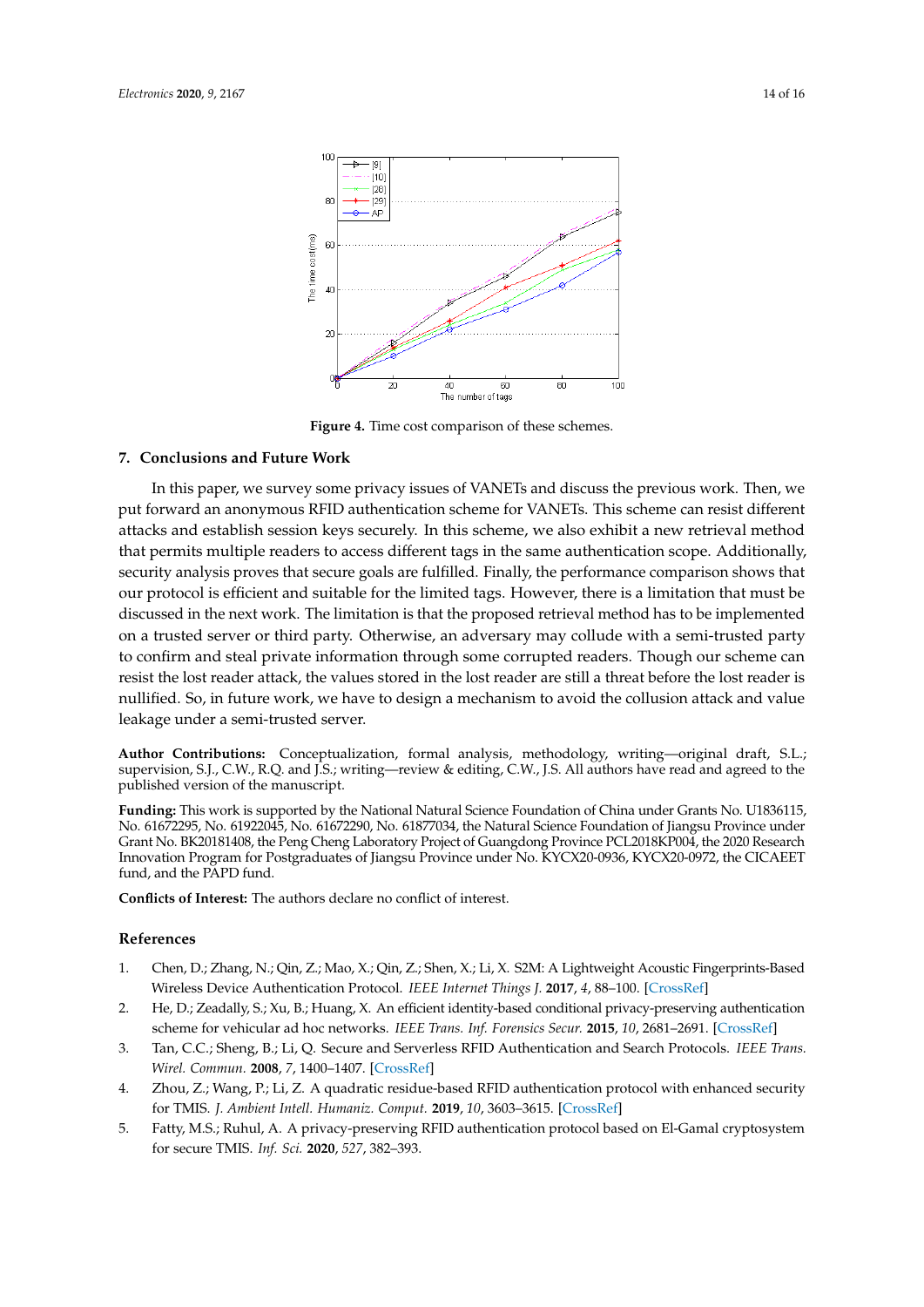- <span id="page-14-0"></span>6. Prosanta, G.; Amin, R.; Hafizul, S.; Neeraj, K.; Vinod, K.B. Lightweight and privacy-preserving RFID authentication scheme for distributed IoT infrastructure with secure localization services for smart city environment. *Future Gener. Comput. Syst.* **2018**, *83*, 629–637.
- <span id="page-14-1"></span>7. Boursianis, A.; Samaras, T.; Polycarpou, A.; Sahalos, J. A UHF RFID reader antenna for searching tagged items. In Proceedings of the 2014 IEEE RFID Technology and Applications Conference (RFID-TA), Tampere, Finland, 8–9 September 2014; pp. 193–198.
- <span id="page-14-2"></span>8. Guo, Z.; Ngai, E.; Yang, C.; Liang, X. An RFID-based intelligent decision support system architecture for production monitoring and scheduling in a distributed manufacturing environment. *Int. J. Prod. Econ.* **2015**, *159*, 16–28. [\[CrossRef\]](http://dx.doi.org/10.1016/j.ijpe.2014.09.004)
- <span id="page-14-3"></span>9. Xie, W.; Xie, L.; Zhang, C.; Zhang, Q.; Tang, C. Cloud-based RFID authentication. In Proceedings of the 2013 IEEE International Conference on RFID (RFID), Penang, Malaysia, 30 April–2 May 2013; pp. 168–175.
- <span id="page-14-4"></span>10. Fan, K.; Jiang, W.; Li, H.; Yang, Y. Lightweight RFID Protocol for Medical Privacy Protection in IoT. *IEEE Trans. Ind. Inform.* **2018**, *14*, 1656–1665. [\[CrossRef\]](http://dx.doi.org/10.1109/TII.2018.2794996)
- <span id="page-14-5"></span>11. Sharma, S.; Kaul, A. VANETs Cloud: Architecture, Applications, Challenges, and Issues. *Arch. Comput. Meth. Eng.* **2020**, 1–22. [\[CrossRef\]](http://dx.doi.org/10.1007/s11831-020-09447-9)
- <span id="page-14-6"></span>12. Burrows, M.; Abadi, M.; Needham, R. A Logic of Authentication. *ACM Trans. Comput. Syst.* **1990**, *8*, 18–36. [\[CrossRef\]](http://dx.doi.org/10.1145/77648.77649)
- <span id="page-14-7"></span>13. Fuad, A.G.; Anazida, Z.; Mohd, A.M.; Murad, A.R.; Faisal, S. Detecting Bogus Information Attack in Vehicular Ad Hoc Network: A Context-Aware Approach. *Procedia Comput. Sci.* **2019**, *163*, 180–189.
- <span id="page-14-8"></span>14. Lu, Z.; Qu, G.; Liu, Z. A Survey on Recent Advances in Vehicular Network Security, Trust, and Privacy. *IEEE Trans. Intell. Transp. Syst.* **2019**, *70*, 760–776. [\[CrossRef\]](http://dx.doi.org/10.1109/TITS.2018.2818888)
- <span id="page-14-9"></span>15. Tangade, S.; Manvi, S.S.; Pascal, L. Trust Management Scheme Based on Hybrid Cryptography for Secure Communications in VANETs. *IEEE Trans. Veh. Technol.* **2020**, *69*, 5232–5243. [\[CrossRef\]](http://dx.doi.org/10.1109/TVT.2020.2981127)
- <span id="page-14-10"></span>16. Manik, L.D.; Pardeep, K.; Andrew, M. Secure and Privacy-Preserving RFID Authentication Scheme for Internet of Things Applications. *Wirel. Pers. Commun.* **2020**, *110*, 339–353.
- <span id="page-14-11"></span>17. Ding, K.; Jiang, P.; Su, S. RFID-enabled social manufacturing system for inter-enterprise monitoring and dispatching of integrated production and transportation tasks. *Robot. Comput. Integr. Manuf.* **2018**, *49*, 120–133. [\[CrossRef\]](http://dx.doi.org/10.1016/j.rcim.2017.06.009)
- <span id="page-14-12"></span>18. Jiang, Q.; Ni, J.; Ma, J.; Yang, L.; Shen, X. Integrated Authentication and Key Agreement Framework for Vehicular Cloud Computing. *IEEE Netw.* **2018**, *32*, 28–35. [\[CrossRef\]](http://dx.doi.org/10.1109/MNET.2018.1700347)
- <span id="page-14-13"></span>19. Fan, K.; Jiang, W.; Luo, Q.; Li, H.; Yang, Y. Cloud-based RFID mutual authentication scheme for efficient privacy preserving in IoV. *J. Frankl. Inst.* **2019**. [\[CrossRef\]](http://dx.doi.org/10.1016/j.jfranklin.2019.02.023)
- <span id="page-14-14"></span>20. Pedro, P.L.; Agustin, O.; Mitrokotsa, A.; Lubbe, J. A comprehensive RFID solution to enhance inpatient medication safety. *Int. J. Med. Inform.* **2011**, *80*, 13–24.
- <span id="page-14-15"></span>21. Liu, H.; Ning, H.; Zhang, Y.; He, D.; Xiong, Q.; Yang, L.T. Grouping-proofs-based authentication protocol for distributed RFID systems. *IEEE Trans. Parallel Distrib. Syst.* **2012**, *24*, 1321–1330. [\[CrossRef\]](http://dx.doi.org/10.1109/TPDS.2012.218)
- <span id="page-14-16"></span>22. Sun, H.M.; Ting, W.C.; Wang, K.H. On the security of Chien's ultralightweight RFID authentication protocol. *IEEE Trans. Dependable Secur. Comput.* **2009**, *8*, 315–317. [\[CrossRef\]](http://dx.doi.org/10.1109/TDSC.2009.26)
- <span id="page-14-17"></span>23. Tian, Y.; Chen, G.L.; Li, J.H. A New Ultralightweight RFID Authentication Protocol with Permutation. *IEEE Commun. Lett.* **2012**, *16*, 702–705. [\[CrossRef\]](http://dx.doi.org/10.1109/LCOMM.2012.031212.120237)
- <span id="page-14-18"></span>24. Li, N.; Mu, Y.; Susilo, W.; Guo, F.; Varadharajan, V. Privacy-preserving authorized RFID authentication protocols. In *International Workshop on Radio Frequency Identification: Security and Privacy Issues*; Springer: Cham, Switzerland, 2015; pp. 108–122.
- <span id="page-14-19"></span>25. Song, B.; Mitchell, C.J. RFID authentication protocol for low-cost tags. In Proceedings of the First ACM Conference on Wireless Network Security, Alexandria, VA, USA, 31 March–2 April 2008; pp. 140–147.
- <span id="page-14-20"></span>26. Chou, J.S. An efficient mutual authentication RFID scheme based on elliptic curve cryptography. *J. Supercomput.* **2014**, *70*, 75–94. [\[CrossRef\]](http://dx.doi.org/10.1007/s11227-013-1073-x)
- <span id="page-14-21"></span>27. Zhang, Z.; Qi, Q. An efficient RFID authentication protocol to enhance patient medication safety using elliptic curve cryptography. *J. Med. Syst.* **2014**, *38*, 47–54. [\[CrossRef\]](http://dx.doi.org/10.1007/s10916-014-0047-8) [\[PubMed\]](http://www.ncbi.nlm.nih.gov/pubmed/24733525)
- <span id="page-14-22"></span>28. Abughazalah, S.; Markantonakis, K.; Mayes, K. Secure improved cloud-based RFID authentication protocol. In *Data Privacy Management, Autonomous Spontaneous Security, and Security Assurance*; Springer: Cham, Switzerland, 2014; pp. 147–164.